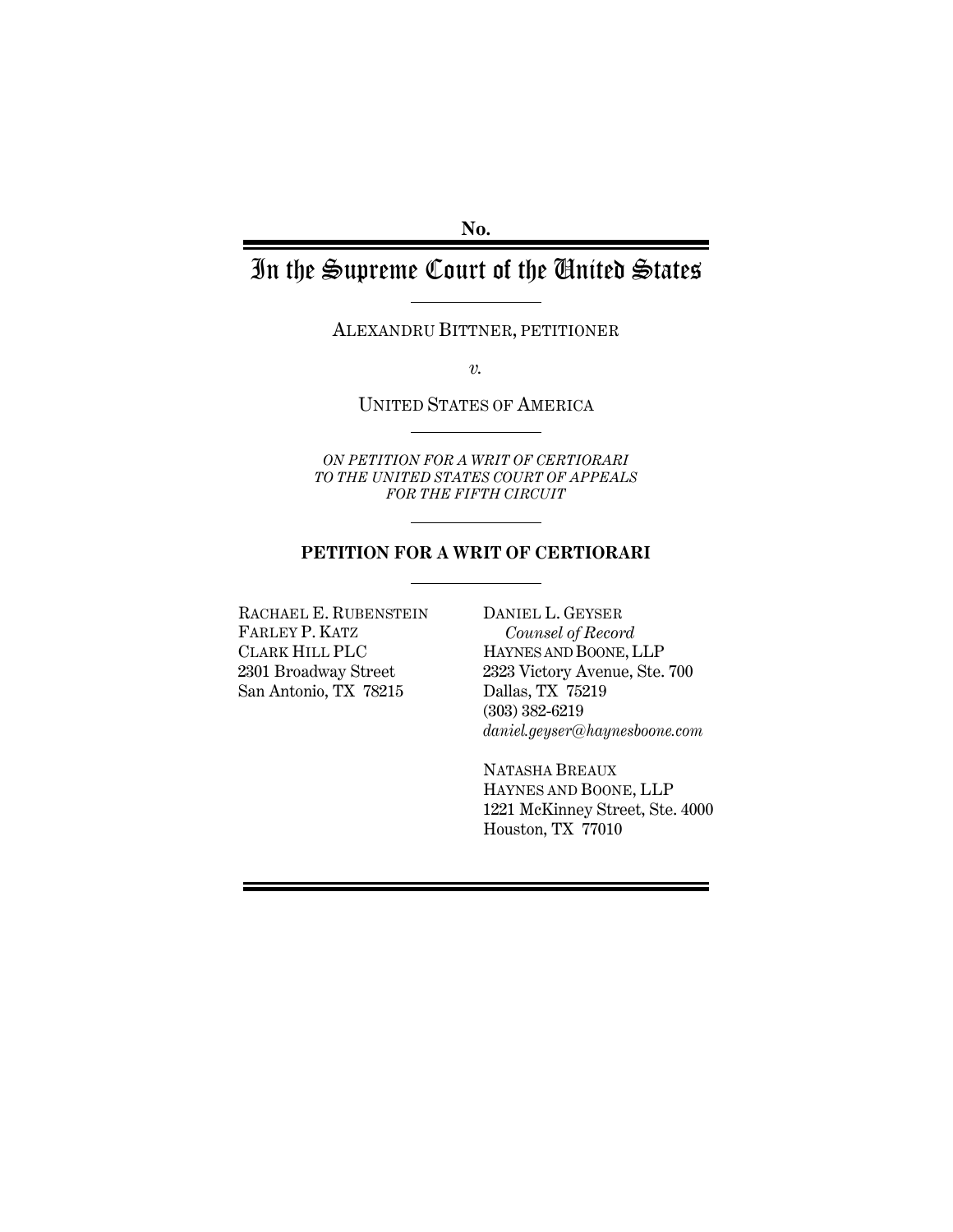#### **QUESTION PRESENTED**

This case presents a direct and acknowledged conflict regarding an important question of statutory construction under the Bank Secrecy Act, 31 U.S.C. 5311 *et seq.*, which generally requires taxpayers to report their interests in foreign bank accounts.

Under the Act, Congress instructed the Treasury Secretary to "require a resident or citizen of the United States \* \* \* to keep records, file reports, or keep records and file reports, when the \* \* \* person makes a transaction or maintains a relation for any person with a foreign financial agency." 31 U.S.C. 5314(a). The Secretary's corresponding regulations require filing a single annual report (called an "FBAR") for anyone with an aggregate balance over \$10,000 in foreign accounts. 31 C.F.R. 1010.350(a), 1010.306(c). The Act authorizes a \$10,000 maximum penalty for any non-willful violation of Section 5314. See 31 U.S.C. 5321(a)(5)(A)-(B).

In the decision below, the Fifth Circuit held that there is a *separate* violation (with its own \$10,000 penalty) for each foreign account not timely reported on an annual FBAR; it thus authorized a penalty on "a per-account, not a per-form, basis." In so holding, the Fifth Circuit expressly rejected a contrary decision of the Ninth Circuit, which held the failure to file an annual FBAR constitutes a *single* violation, "no matter the number of accounts." This critical issue arises all the time, and the Act's penalties for identically situated parties will now turn on whether the taxpayer is from California or Texas.

The question presented is:

Whether a "violation" under the Act is the failure to file an annual FBAR (no matter the number of foreign accounts), or whether there is a separate violation for each individual account that was not properly reported.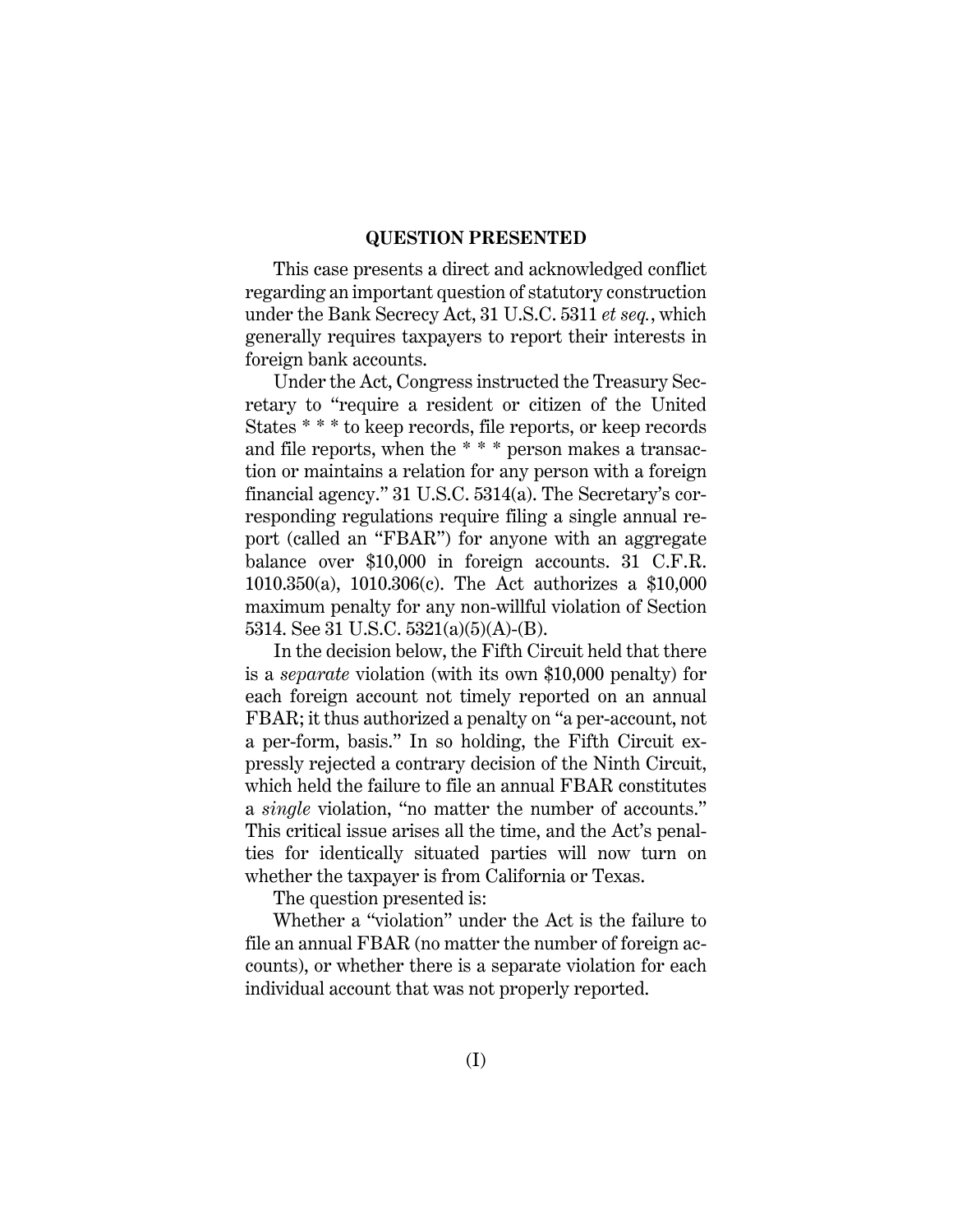#### **RELATED PROCEEDINGS**

United States District Court (E.D. Tex.):

*United States of America* v. *Alexandru Bittner*, No. 4:19-CV-415 (June 29, 2020) (summary-judgment order)

*United States of America* v. *Alexandru Bittner*, No. 4:19-CV-415 (July 22, 2020) (final judgment)

United States Court of Appeals (5th Cir.):

*United States of America* v. *Alexandru Bittner*, No. 20-40597 (Nov. 30, 2021)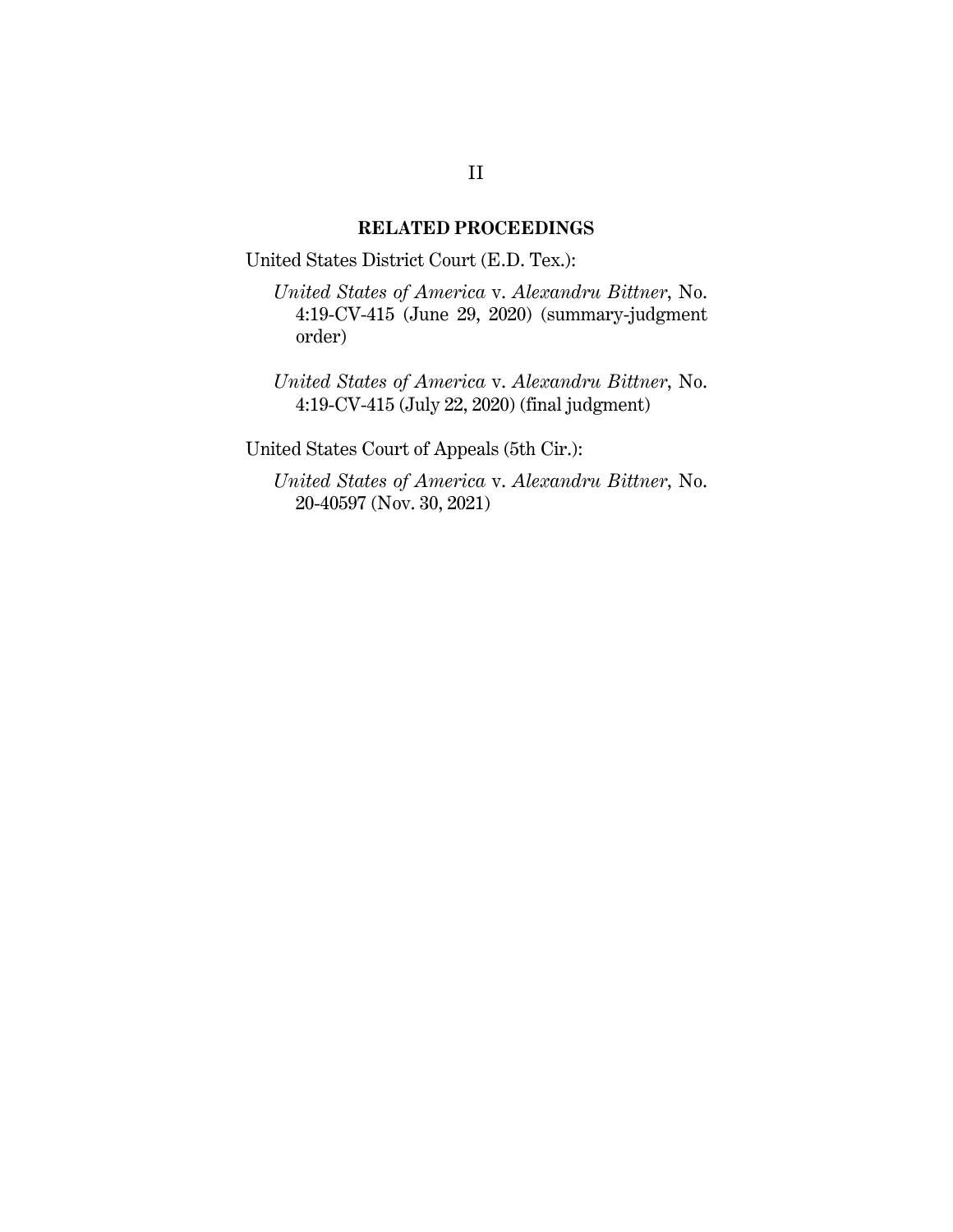# **TABLE OF CONTENTS**

|--|

|                                                            | A. There is a clear and intractable conflict.<br>over a significant question under the Bank |
|------------------------------------------------------------|---------------------------------------------------------------------------------------------|
|                                                            | B. The question presented is exceptionally<br>important and warrants review in this case 25 |
|                                                            |                                                                                             |
| Appendix $A$ — Court of appeals opinion (Nov. 30, 2021) 1a |                                                                                             |
| Appendix B — District court opinion (June 29, 2020)27a     |                                                                                             |
|                                                            |                                                                                             |

# **TABLE OF AUTHORITIES**

## Cases:

| Boeing Co. v. United States, 537 U.S. 437 (2003) 25 |  |
|-----------------------------------------------------|--|
| California Bankers Ass'n v. Shultz,                 |  |
|                                                     |  |
| Chickasaw Nation v. United States,                  |  |
|                                                     |  |
| Dep't of Homeland Sec. v. MacLean,                  |  |
|                                                     |  |
| PPL Corp. v. Comm'r of Internal Revenue,            |  |
|                                                     |  |
| United Dominion Indus., Inc. v. United States,      |  |
| .25                                                 |  |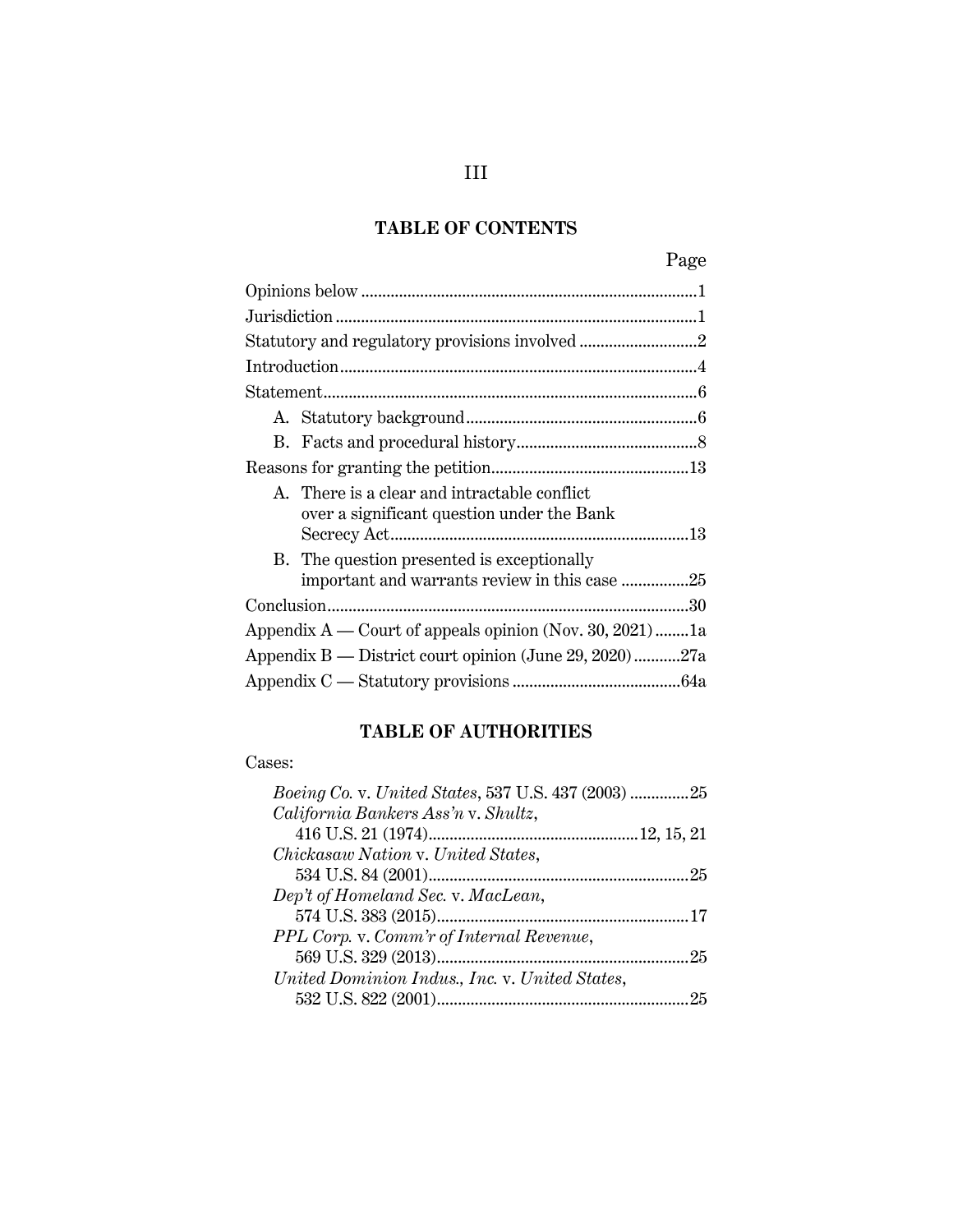Cases—continued:

| United States v. Boyd,                                   |
|----------------------------------------------------------|
|                                                          |
| United States v. Boyd, No. 18-803, 2019 WL 1976472       |
|                                                          |
| United States v. de Forrest, 463 F. Supp. 3d 1150        |
|                                                          |
| United States v. Gardner, No. 18-3536,                   |
| 2019 WL 1767120 (C.D. Cal. Apr. 22, 2019) 23, 27         |
| United States v. Giraldi, No. 20-2830, 2021 WL 1016215   |
|                                                          |
| United States v. Horowitz, 978 F.3d 80 (4th Cir. 2020)23 |
| United States v. Hughes, No. 18-5931,                    |
| 2020 WL 1536509 (N.D. Cal. Mar. 31, 2020)  23            |
| United States v. Kaufman, No. 18-787,                    |
| 2021 WL 83478 (D. Conn. Jan. 11, 2021)  18, 22, 28       |
| United States v. Ott, No. 18-12174,                      |
|                                                          |
| United States v. Solomon, No. 20-82236,                  |
| 2021 WL 5001911 (S.D. Fla. Oct. 27, 2021)22, 23          |
| United States v. Stromme, No. 20-24800,                  |
|                                                          |

Statutes and regulations:

| Bank Secrecy Act, 31 U.S.C. 5311 et seq passim           |
|----------------------------------------------------------|
|                                                          |
|                                                          |
|                                                          |
|                                                          |
|                                                          |
| American Jobs Creation Act of 2004, Pub. L. No. 108-357, |
|                                                          |
| Currency and Foreign Transactions Reporting Act of       |
| 1970, Pub. L. No. 91-508, § 202, 84 Stat. 1114 6         |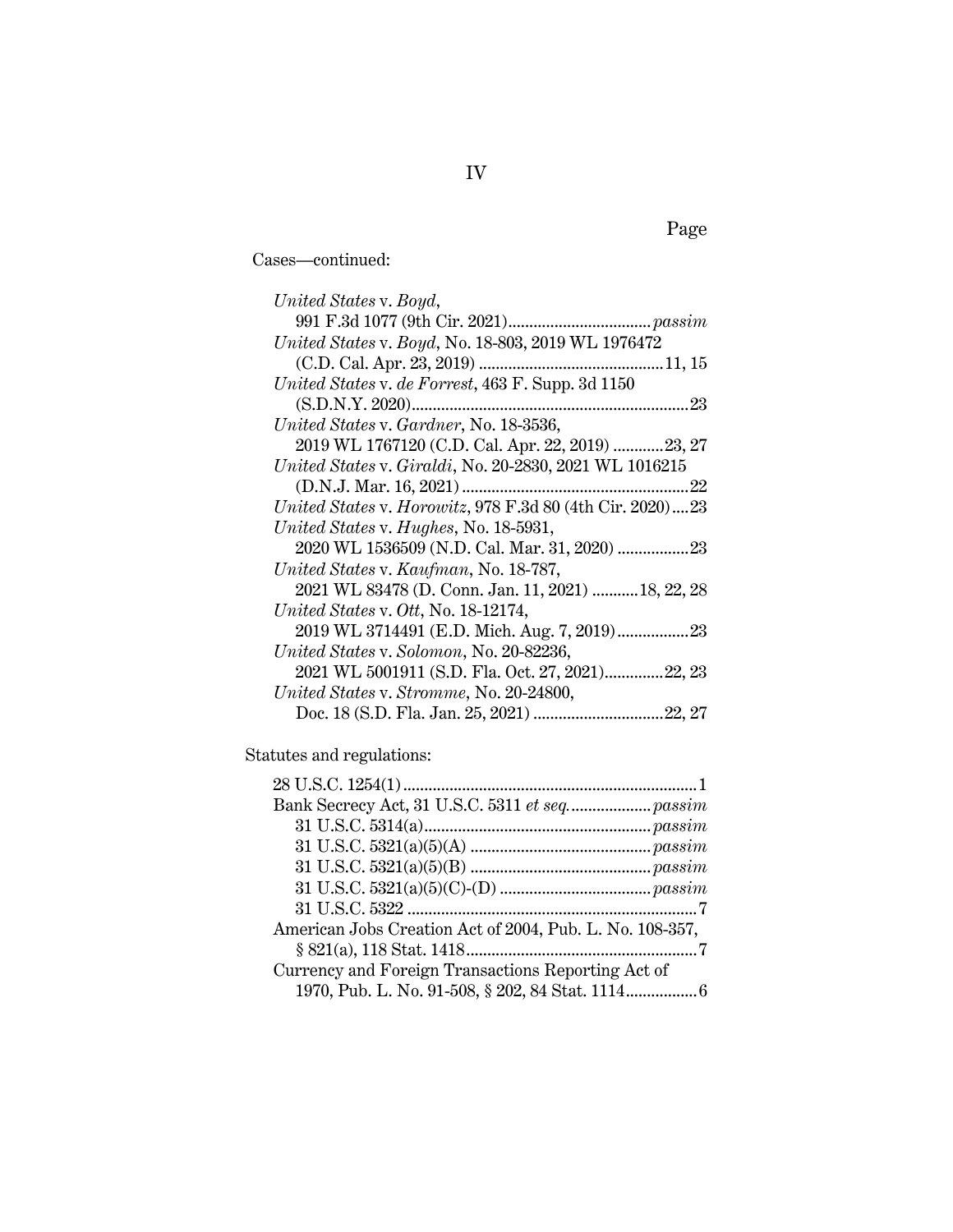Regulations—continued:

# Miscellaneous:

| 8.7M Americans Abroad, The Association of Americans                          |
|------------------------------------------------------------------------------|
| Resident Overseas <https: aaro-abroad="" tinyurl.com=""></https:>            |
|                                                                              |
| Amendment to the Bank Secrecy Act Regulations-                               |
| Reports of Foreign Financial Accounts, 81 Fed. Reg.                          |
|                                                                              |
| Federal Tax Coordinator, Penalties For Failure To Meet                       |
| <b>FBAR Reporting Requirement On Interests In</b>                            |
| Foreign Bank And Financial Accounts, ¶ V-1813.4 (2d)                         |
| . 5                                                                          |
| Golding & Golding, FBAR Penalty Rulings Diverge in                           |
| Boyd & Bittner <https: hg-boyd-bittner="" tinyurl.com=""></https:>           |
| $\ldots 27$                                                                  |
| Gray Reed, Non-Willful FBAR Penalties Will be Much                           |
| Higher in the Fifth Circuit, Texas Tax Talk (Dec. 1,                         |
| 2021)<br>. 5                                                                 |
| David Jacobson et al., A Million Votes, Here, The Globe                      |
| and Mail (July 4, 2016) <https: jacobson-<="" td="" tinyurl.com=""></https:> |
| 26                                                                           |
| KPMG, Fifth Circuit: Penalty for FBAR violation                              |
| applies on per-account basis, not on per-form basis,                         |
| 5                                                                            |
| Michael D. Kummer et al., The Non-Willful FBAR Per-                          |
| Account/Per-Form Issue Deserves Closer Scrutiny, 164                         |
|                                                                              |

Page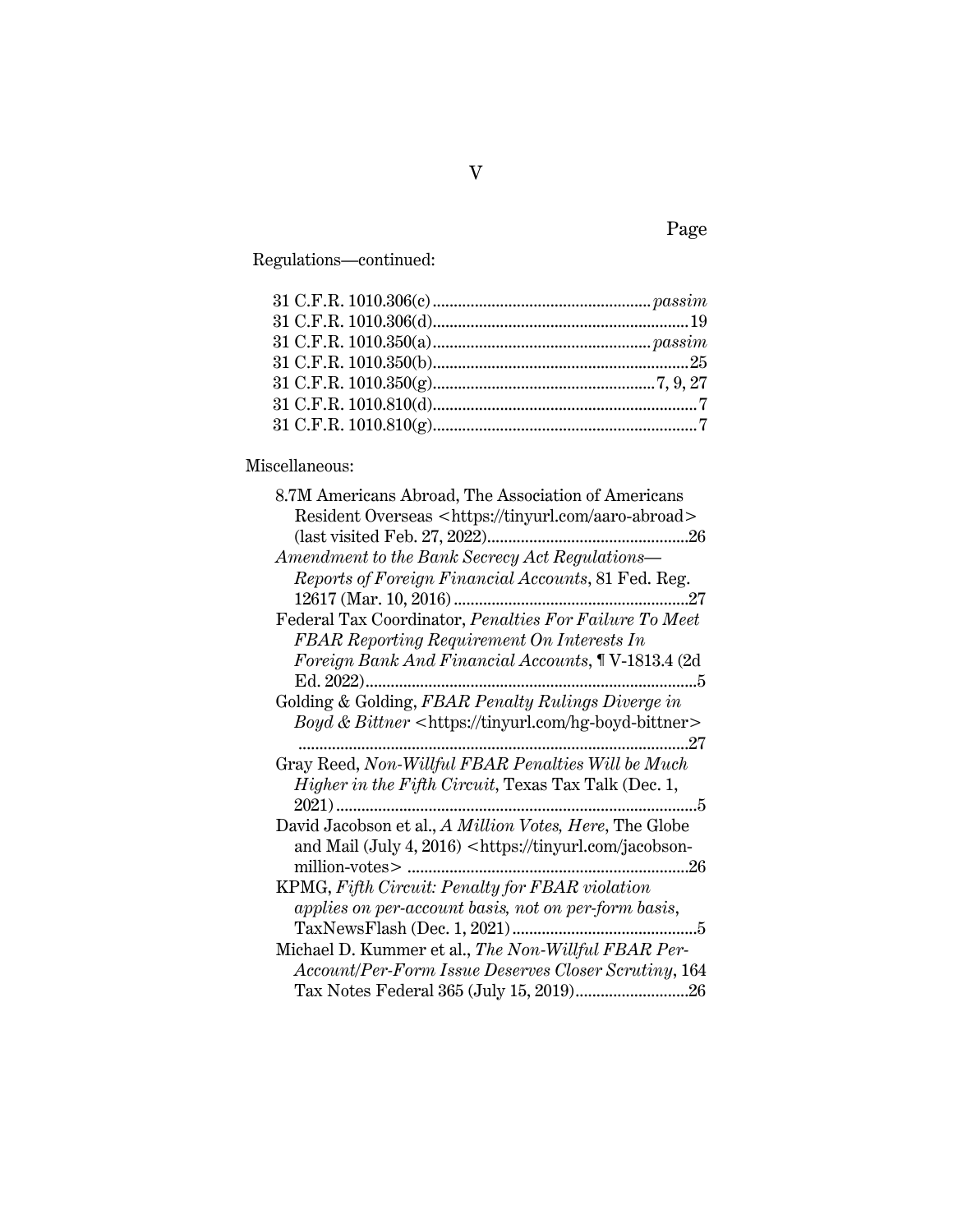Miscellaneous—continued:

| Niels Johannesen et al., Taxing Hidden Wealth: The                |
|-------------------------------------------------------------------|
| Consequences of US Enforcement Initiatives on                     |
| Evasive Foreign Accounts, 12 Am. Econ. J.: Econ.                  |
| .26                                                               |
| Natalie Olivo, International Tax Cases To Watch In 2020,          |
|                                                                   |
| Charles P. Rettig, Why the Ongoing Problem with FBAR              |
| Compliance?, J. Tax Prac. & Proc., Aug.-Sept. 2016 at             |
| 37; National Taxpayer Advocate, 2012 Annual Report                |
| to Congress 141-42 (Dec. 31, 2012)                                |
|                                                                   |
| Susanne Steel, Read Jim Flaherty's Letter on Americans            |
| <i>in Canada</i> , Financial Post (Sept. 16, 2011)                |
|                                                                   |
| Tax Notes, IRS Following Boyd FBAR Interpretation in              |
| Ninth Circuit Only (Feb. 7, 2022)                                 |
| .24, 28                                                           |
| U.S. Census Bureau, Table DP02 (2019 data)                        |
|                                                                   |
| U.S. Dep't of State, <i>Consular Affairs by the Numbers</i>       |
| (Jan. 2020) <https: csa-by-numbers="" tinyurl.com=""> 26</https:> |

# Page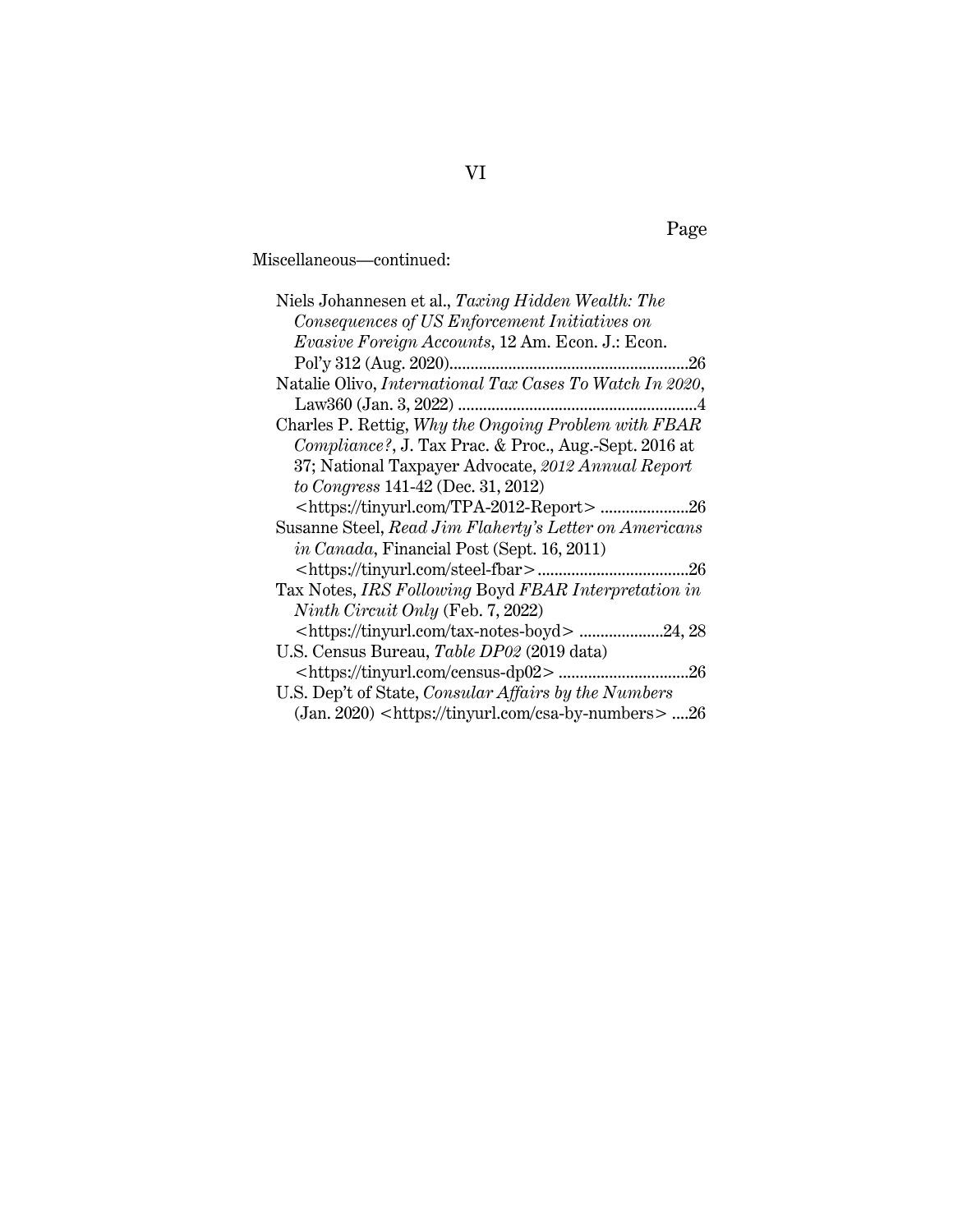# In the Supreme Court of the United States

No.

ALEXANDRU BITTNER, PETITIONER

*v.* 

UNITED STATES OF AMERICA

*ON PETITION FOR A WRIT OF CERTIORARI TO THE UNITED STATES COURT OF APPEALS FOR THE FIFTH CIRCUIT* 

#### **PETITION FOR A WRIT OF CERTIORARI**

Alexandru Bittner respectfully petitions for a writ of certiorari to review the judgment of the United States Court of Appeals for the Fifth Circuit in this case.

## **OPINIONS BELOW**

The opinion of the court of appeals (App., *infra*, 1a-26a) is reported at 19 F.4th 734. The opinion of the district court (App., *infra*, 27a-63a) is reported at 469 F. Supp. 3d 709.

### **JURISDICTION**

The judgment of the court of appeals was entered on November 30, 2021. The jurisdiction of this Court is invoked under 28 U.S.C. 1254(1).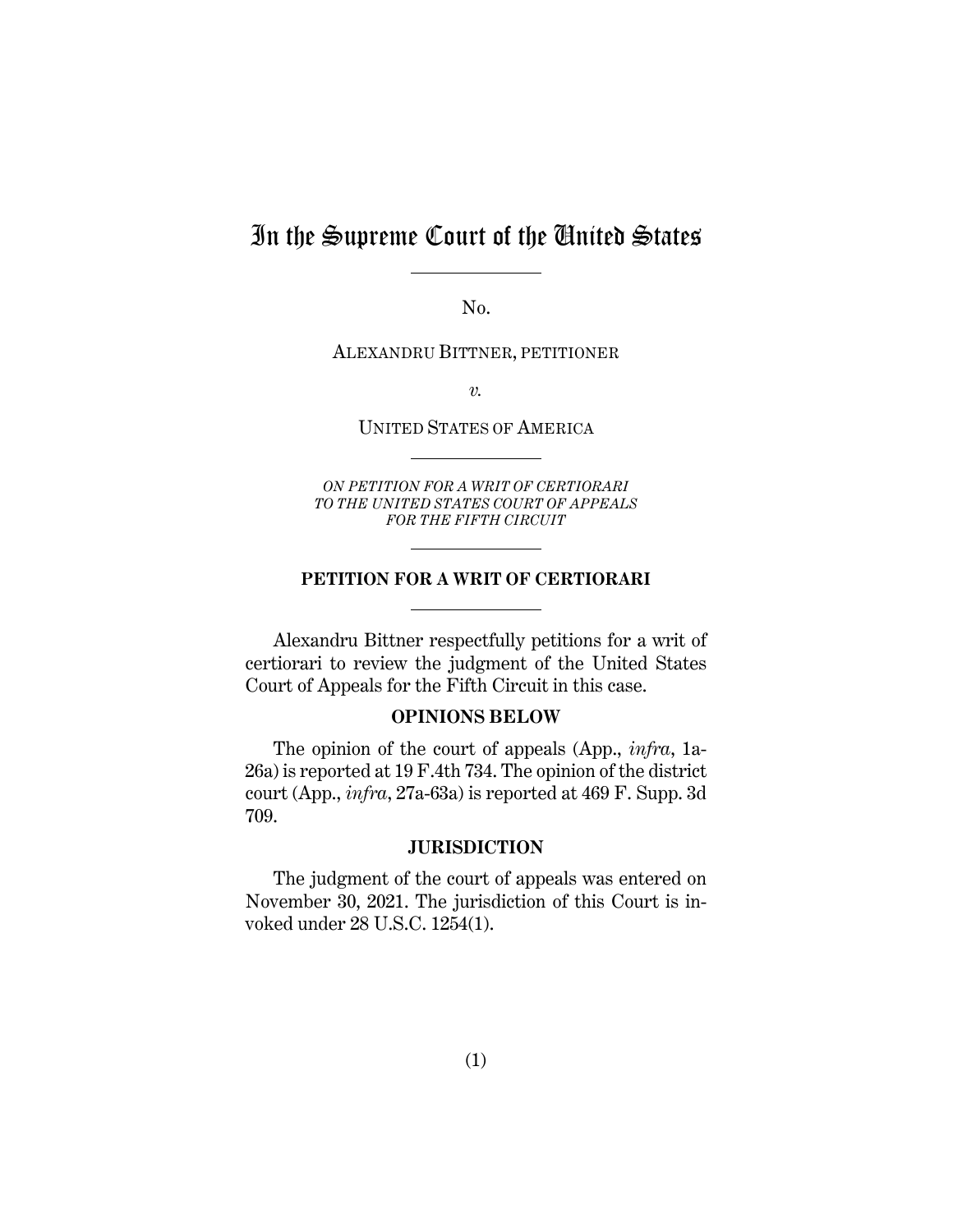## **STATUTORY AND REGULATORY PROVISIONS INVOLVED**

Section 5314 of Title 31 of the United States Code provides in relevant part:

## **Records and reports on foreign financial agency transactions**

 (a) Considering the need to avoid impeding or controlling the export or import of monetary instruments and the need to avoid burdening unreasonably a person making a transaction with a foreign financial agency, the Secretary of the Treasury shall require a resident or citizen of the United States or a person in, and doing business in, the United States, to keep records, file reports, or keep records and file reports, when the resident, citizen, or person makes a transaction or maintains a relation for any person with a foreign financial agency. The records and reports shall contain the following information in the way and to the extent the Secretary prescribes:

 (1) the identity and address of participants in a transaction or relationship.

 (2) the legal capacity in which a participant is acting.

(3) the identity of real parties in interest.

(4) a description of the transaction.

\* \* \* \* \*

Section 5321(a) of Title 31 of the United States Code provides in relevant part:

(5) FOREIGN FINANCIAL AGENCY TRANSACTION VIOLA-TION.—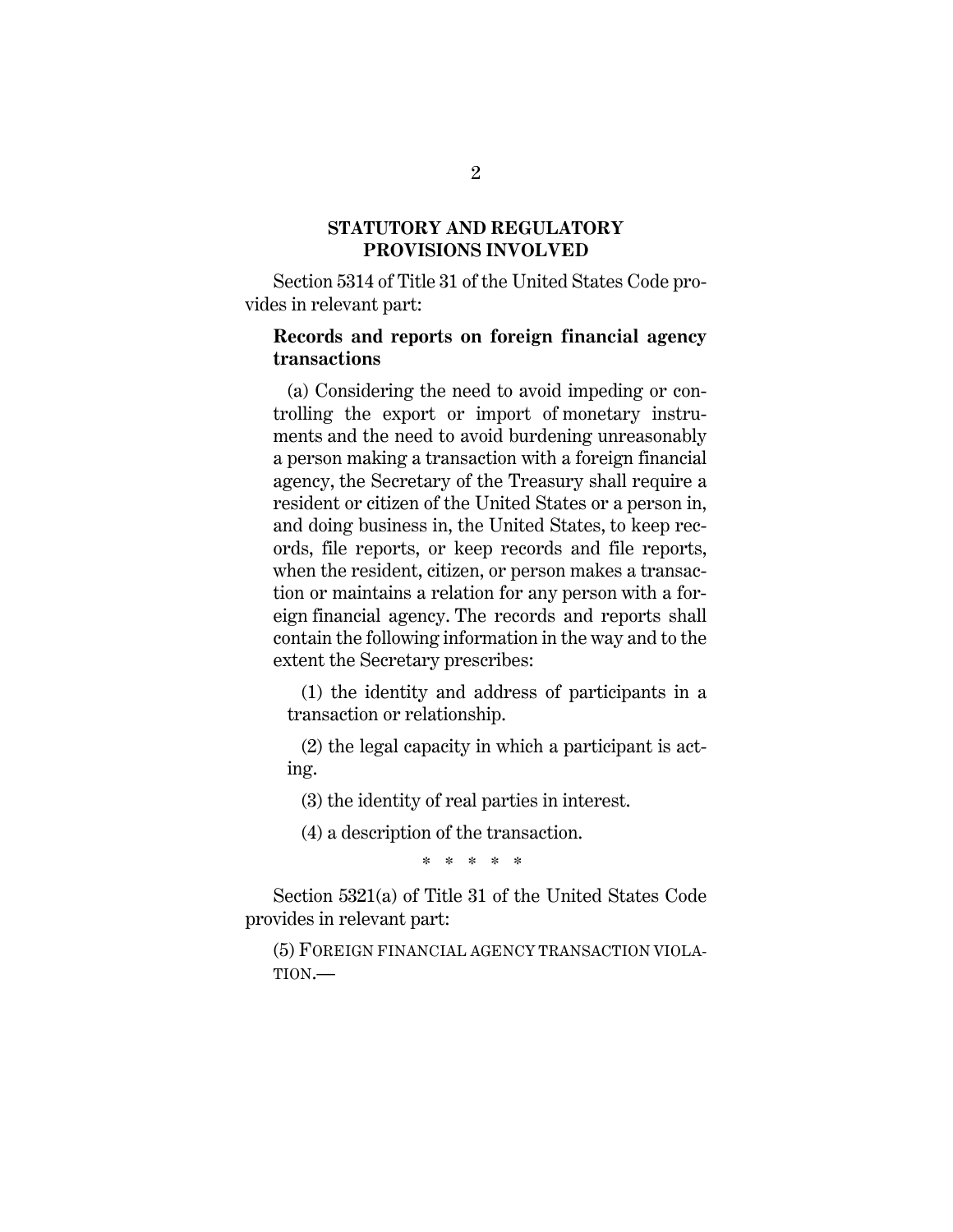(A) PENALTY AUTHORIZED.—The Secretary of the Treasury may impose a civil money penalty on any person who violates, or causes any violation of, any provision of section 5314.

(B) AMOUNT OF PENALTY.—

 (i) IN GENERAL.—Except as provided in subparagraph (C), the amount of any civil penalty imposed under subparagraph (A) shall not exceed \$10,000.

\* \* \* \* \*

31 C.F.R. 1010.350 provides in relevant part:

 (a) *In general.* Each United States person having a financial interest in, or signature or other authority over, a bank, securities, or other financial account in a foreign country shall report such relationship to the Commissioner of Internal Revenue for each year in which such relationship exists and shall provide such information as shall be specified in a reporting form prescribed under 31 U.S.C. 5314 to be filed by such persons. The form prescribed under section 5314 is the Report of Foreign Bank and Financial Accounts (TD-F 90-22.1), or any successor form. *See* paragraphs  $(g)(1)$  and  $(g)(2)$  of this section for a special rule for persons with a financial interest in 25 or more accounts, or signature or other authority over 25 or more accounts.

\* \* \* \* \*

31 C.F.R. 1010.306 provides in relevant part:

 (c) Reports required to be filed by § 1010.350 shall be filed with FinCEN on or before June 30 of each calendar year with respect to foreign financial accounts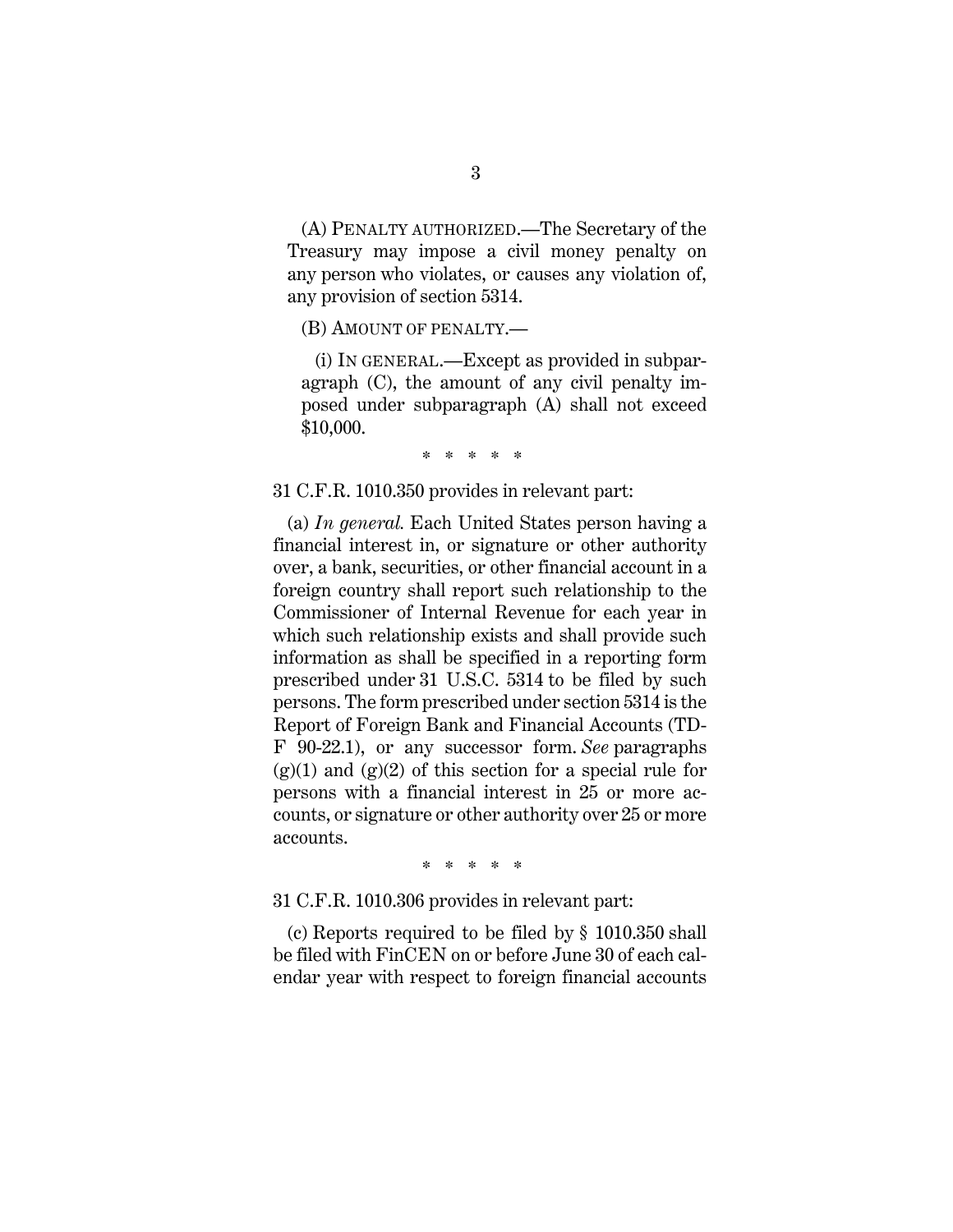exceeding \$10,000 maintained during the previous calendar year.

\* \* \* \* \*

Other relevant statutory provisions are reproduced in the appendix to this petition (App., *infra*, 64a-66a).

#### **INTRODUCTION**

This case presents a clear and intractable conflict over a significant question under the Bank Secrecy Act: whether there is a single "violation" (and \$10,000 maximum penalty) for the failure to file an annual FBAR, or whether there is a separate violation (with its own \$10,000 penalty) for each individual foreign account not included on that single report. In the proceedings below, the Fifth Circuit held that the Act imposes a standalone duty on taxpayers to report each account—and thus "each failure to report a qualifying foreign account constitutes a separate reporting violation subject to a penalty." App., *infra*, 2a. In so holding, the Fifth Circuit expressly rejected a contrary 2-1 decision of the Ninth Circuit, calling it "unpersuasive." *Id.* at 2a & n.1. This issue was squarely resolved at each stage of this case and was dispositive below; it is a pure question of law, and there are no conceivable obstacles to resolving it here.

This case readily satisfies the traditional criteria for granting review. The conflict is obvious, acknowledged, and entrenched. The issue has broad significance for millions of individuals and businesses with foreign bank accounts, which is why it has captured industry attention and is being closely monitored by key stakeholders.1 The

<sup>1</sup> See, *e.g.*, Natalie Olivo, *International Tax Cases To Watch In 2020*, Law360 (Jan. 3, 2022) (flagging *Bittner* as one of "eight key international tax cases to follow"); Federal Tax Coordinator, *Penalties*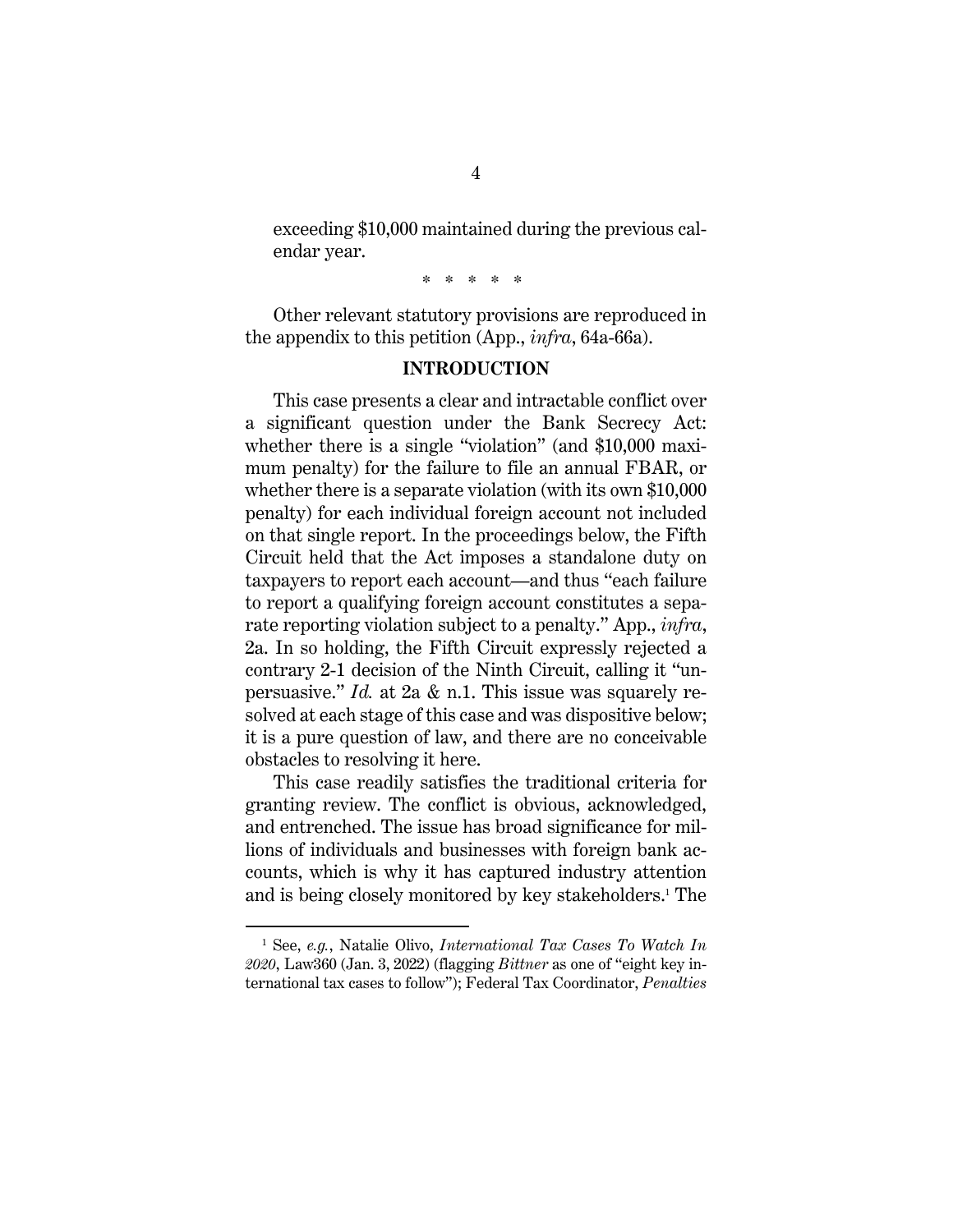express conflict at the circuit level tracks the same conflict in the lower courts. Further percolation is pointless: the arguments have been exhaustively developed on each side, and there is no realistic prospect that either faction will back down. The Fifth Circuit considered, and rejected, every aspect of the Ninth Circuit's rationale, and the IRS (who administers these penalties) has acquiesced in a "per-form" rule in the Ninth Circuit—while still aggressively pursuing a "per-account" position everywhere else. The resulting disuniformity frustrates the fair and proper administration of this nationwide scheme, and the conflict will not dissipate on its own.

The question presented raises legal and practical issues of surpassing importance. The conflicting circuit views do not produce similar results, as the facts here illustrate. Petitioner had dozens of qualifying foreign accounts, and failed to file five annual reports. His conduct was entirely non-willful: He was living overseas and was unaware of the filing requirement; most of the accounts were owned by operating Romanian companies; and he ultimately filed corrected, though untimely, FBARs once

*For Failure To Meet FBAR Reporting Requirement On Interests In Foreign Bank And Financial Accounts*, ¶ V-1813.4 (2d Ed. 2022) ("Caution: The Fifth Circuit's disagreement with the Ninth Circuit's taxpayer-friendly decision in *Boyd* \* \* \* creates a circuit split. Taxpayers in the Fifth Circuit could potentially be exposed to larger penalties for non-willful violations than willful violations, based on the number of accounts involved \* \* \* ."); KPMG, *Fifth Circuit: Penalty for FBAR violation applies on per-account basis, not on per-form basis*, TaxNewsFlash (Dec. 1, 2021) ("[t]he decision from the Fifth Circuit differs from the findings of the Ninth Circuit \* \* \* , thus creating a split between these circuits"); Gray Reed, *Non-Willful FBAR Penalties Will be Much Higher in the Fifth Circuit*, Texas Tax Talk (Dec. 1, 2021) ("the decision creates a split in the circuits where taxpayers in the Ninth Circuit receive way more favorable treatment when facing non-willful FBAR penalties").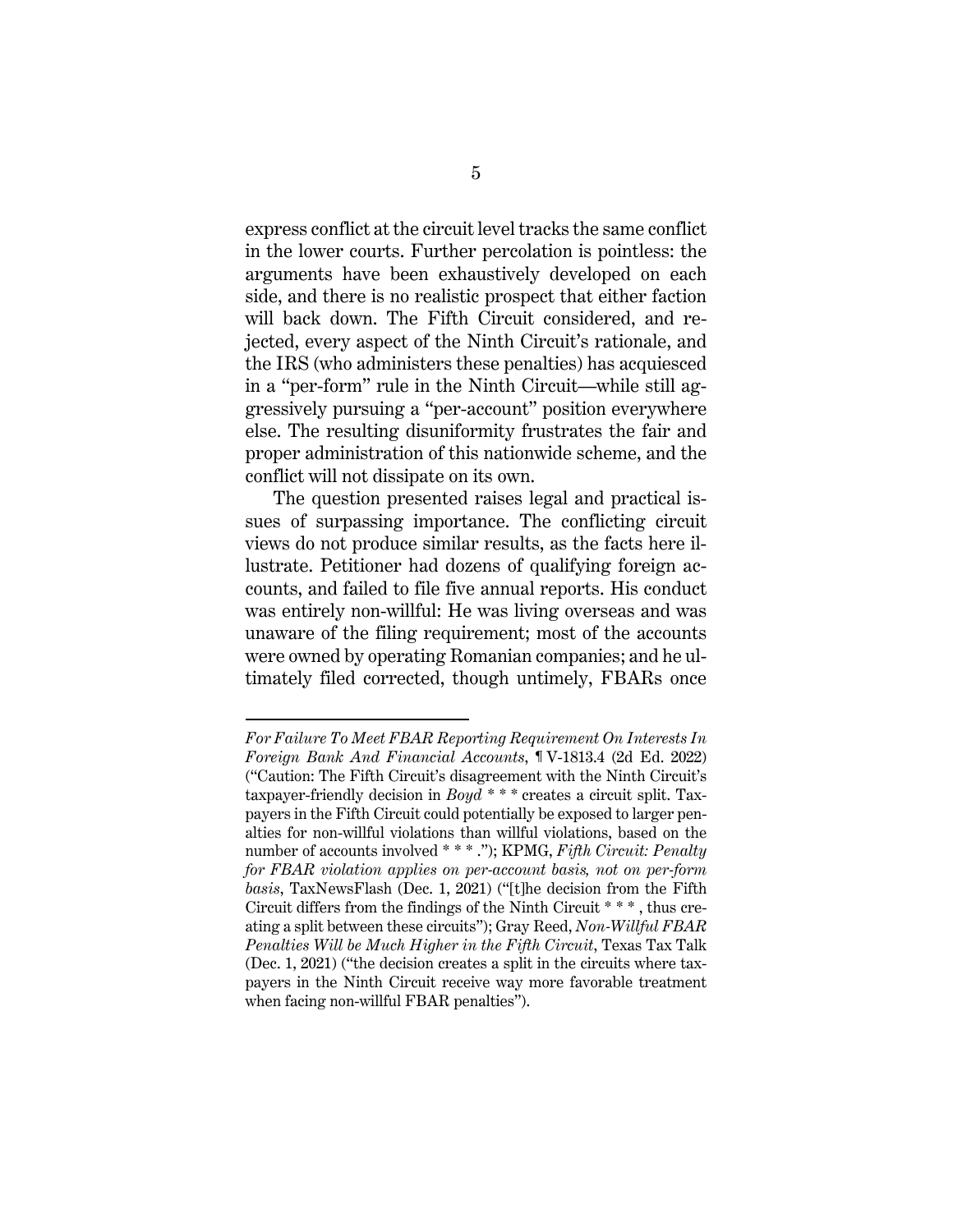properly advised of his duty to do so. Under the Ninth Circuit's position (which the district court adopted), he committed 5 violations and was subject to a \$50,000 fine; under the Fifth Circuit's contrary approach, he committed *272 violations* and was subject to a \$2.72 million penalty—for the same five reports and (concededly) non-willful conduct. App., *infra*, 34a. The IRS is using this type of leverage to pressure taxpayers into resolving these issues at the agency level—and few taxpayers have the resources to devote to extensive litigation challenging the IRS's position. This Court alone can resolve the conflict and provide adequate guidance to protect taxpayers from agency overreach.

Because this case presents an ideal vehicle for resolving this important question of federal law, the petition should be granted.

#### **STATEMENT**

#### **A. Statutory Background**

1. In 1970, Congress enacted the Bank Secrecy Act, 31 U.S.C. 5311 *et seq.*, "to require certain reports or records where such reports or records have a high degree of usefulness in criminal, tax, or regulatory investigations or proceedings." Currency and Foreign Transactions Reporting Act of 1970, Pub. L. No. 91-508, § 202, 84 Stat. 1114. To implement that objective, Congress instructed the Secretary of the Treasury to "require a resident or citizen of the United States \* \* \* to keep records, file reports, or keep records and file reports, when the \* \* \* person makes a transaction or maintains a relation for any person with a foreign financial agency." 31 U.S.C. 5314(a). Congress further instructed that "[t]he records and reports shall contain" specified "information in the way and to the extent the Secretary prescribes." *Ibid.*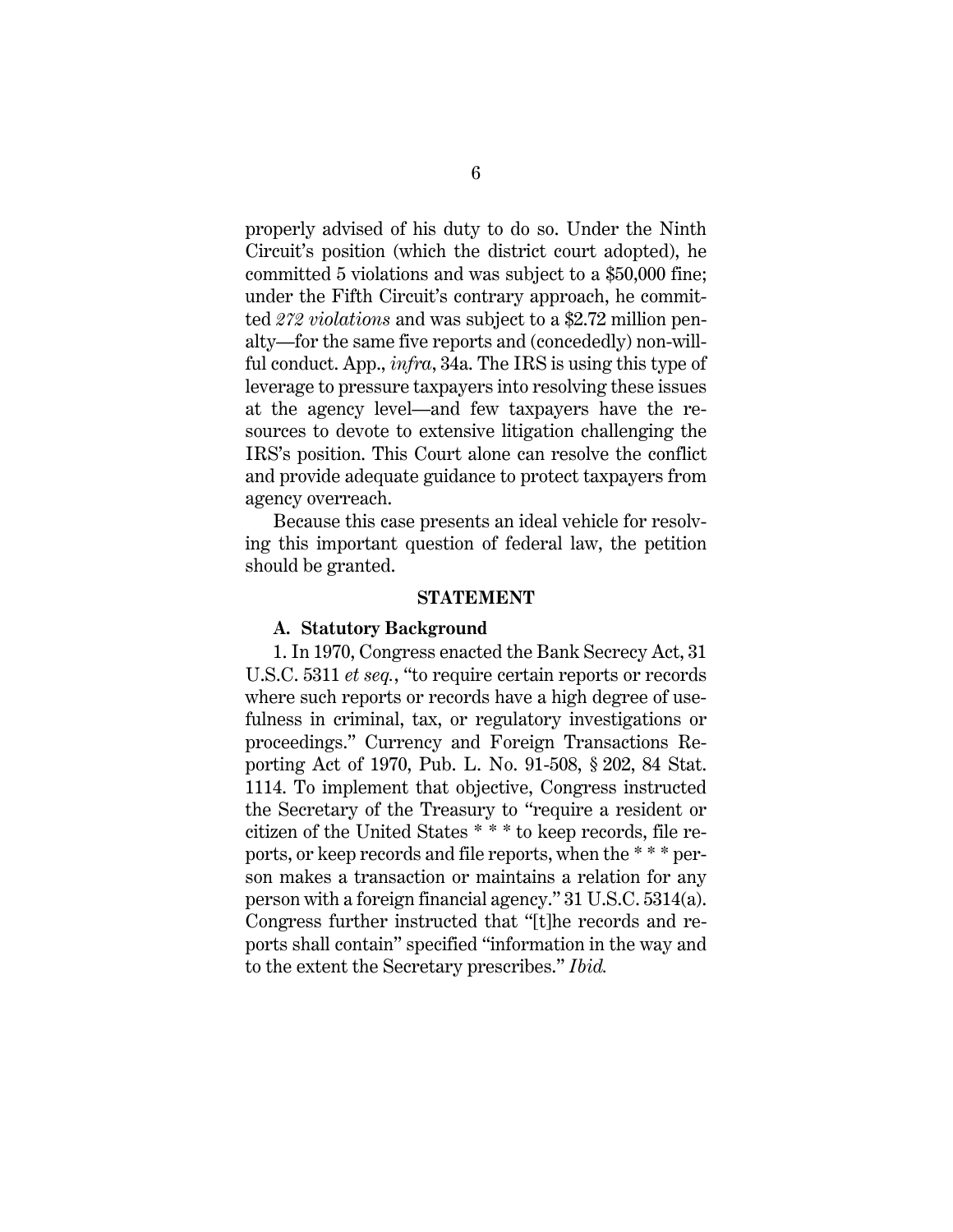The Secretary discharged that obligation with a series of regulations. Those regulations require that each person with a qualifying foreign account "shall report such relationship to the Commissioner of Internal Revenue for each year in which such relationship exists and shall provide such information as shall be specified in a reporting form prescribed under 31 U.S.C. 5314 to be filed by such persons." 31 C.F.R. 1010.350(a). The Secretary further directed that "[t]he form prescribed under section 5314 is the Report of Foreign Bank and Financial Accounts (TD-F 90-22.1)"—commonly known as an "FBAR." Finally, as relevant here, the Secretary also directed that "[r]eports required to be filed by § 1010.350 shall be filed \* \* \* on or before June 30 of each calendar year with respect to foreign financial accounts exceeding \$10,000 maintained during the previous calendar year." 31 C.F.R. 1010.306(c).2

2. The Act enforces these requirements with both civil and criminal penalties. See 31 U.S.C. 5321-5322.3

Although only willful violations were initially subject to penalty, Congress amended the Act in 2004 to add penalties for non-willful violations. See American Jobs Creation Act of 2004, Pub. L. No. 108-357, § 821(a), 118 Stat. 1418. Under this new version, the Secretary "may impose a civil money penalty on any person who violates, or

<sup>2</sup> The regulations also create a special rule for persons with more than 25 qualifying accounts; rather than listing all the relevant account information, such persons "need only provide the number of financial accounts and certain other basic information on the report," and "will be required to provide detailed information concerning each account" only "if requested by the Secretary or his delegate." 31 C.F.R.  $1010.350(g)$ .

<sup>&</sup>lt;sup>3</sup> Although the penalties are imposed under Title 31, the Treasury Secretary delegated the authority for enforcing these provisions to the IRS. See 31 C.F.R. 1010.810(d), (g). Consistent with most decisions in this area, we accordingly refer to the penalty as a tax penalty (even though the Act has a broader application).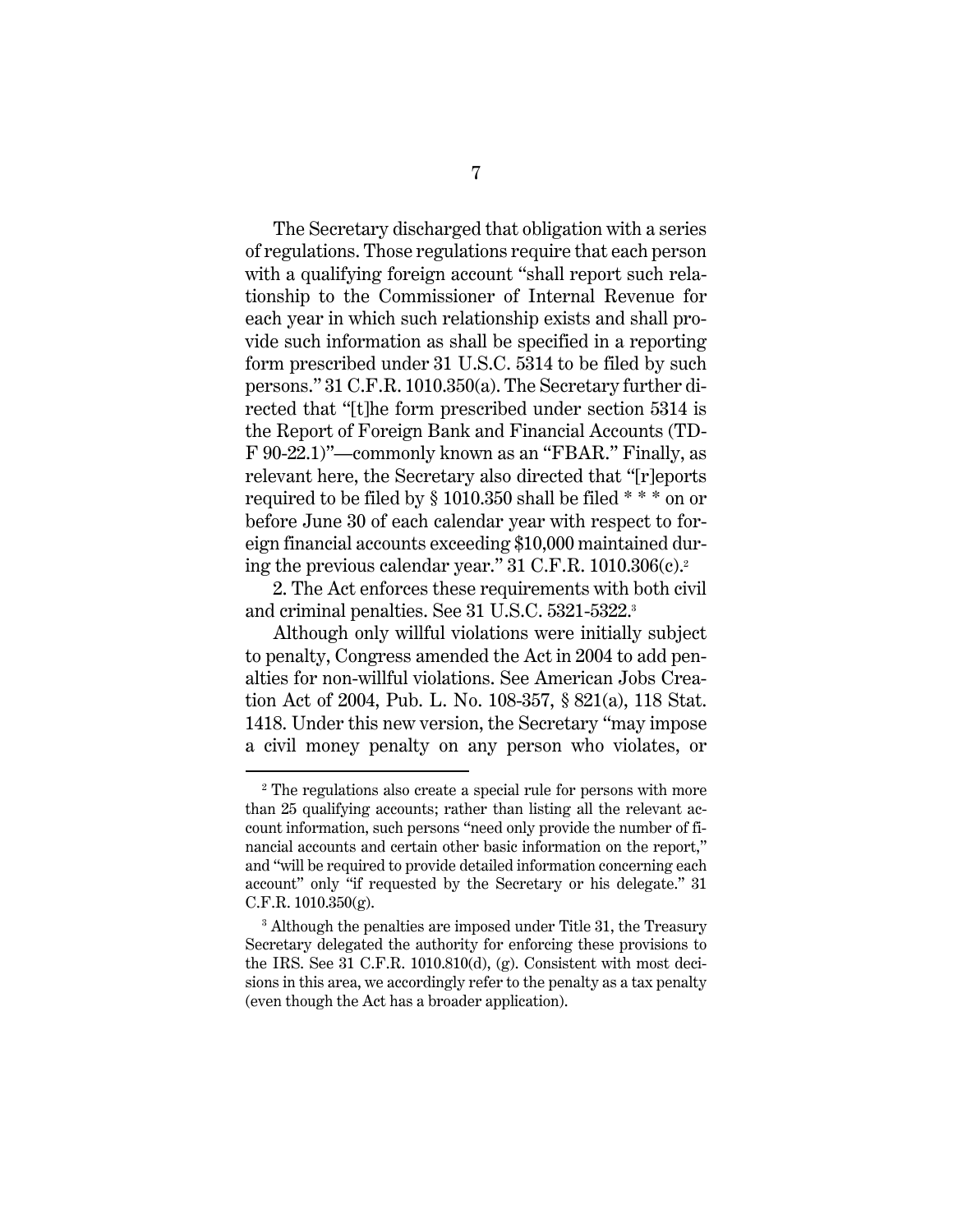causes any violation of, any provision of section 5314." 31 U.S.C.  $5321(a)(5)(A)$ . But the Act sets a ceiling for nonwillful conduct: "the amount of any civil penalty" for a non-willful violation "shall not exceed \$10,000." 31 U.S.C.  $5321(a)(5)(B)$ . The maximum penalty for a willful violation, by contrast, is far higher: the greater of \$100,000 or "50 percent" of either (i) "the amount of the transaction" or (ii) "in the case of a violation involving a failure to report the existence of an account or any identifying information required to be provided with respect to an account, the balance in the account at the time of the violation." 31 U.S.C.  $5321(a)(5)(C)$ -(D).

The Act also includes a limited defense for non-willful conduct: "No penalty shall be imposed" if "(I) such violation was due to reasonable cause, and (II) the amount of the transaction or the balance in the account at the time of the transaction was properly reported." 31 U.S.C.  $5321(a)(5)(B)$ .

#### **B. Facts And Procedural History**

1. Petitioner was born in Romania and immigrated to the United States in his youth. He lived here for nine years, working as a dishwasher and later as a plumber. He eventually became a naturalized U.S. citizen and has retained dual Romanian-United States citizenship ever since.

Petitioner returned to Romania after the fall of communism in 1990; he lived there for over 20 years until late 2011. C.A. ROA 115, 255, 441. He was a successful businessman and had multiple non-U.S. personal bank accounts (8 or fewer each year) and owned stock in a number of Romanian corporations that also owned foreign bank accounts. C.A. ROA 257, 441, 446-481.

While living abroad, petitioner had limited contact with the United States. Like many dual citizens, he was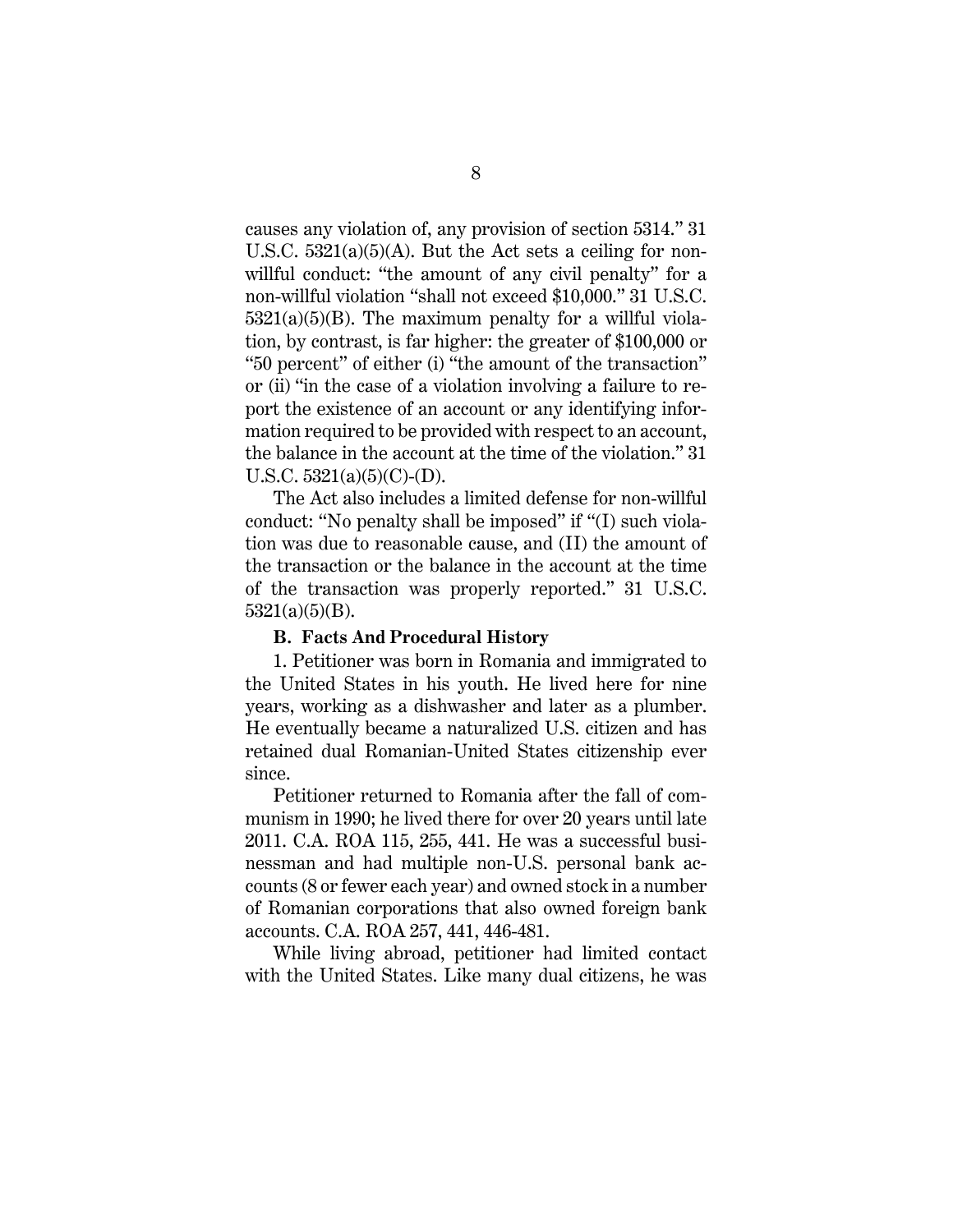unaware that he was required to file U.S. income tax returns reporting his foreign income. App., *infra*, 5a-6a; C.A. ROA 256, 442, 729-730. He was also unaware of the existence of FBARs or his duty to file them. App., *infra*, 5a-6a; C.A. ROA 255-256, 441-442, 732, 741. Shortly after returning to the United States in 2011, he discovered that he should have filed U.S. tax returns while living in Romania, reporting his world-wide income. C.A. ROA.256, 442, 729-730. He engaged a professional accountant to prepare and file those returns. C.A. ROA.256, 442, 729- 730. The accountant also informed petitioner about the FBAR reporting requirement, and he likewise filed the required reports. App., *infra*, 6a; C.A. ROA.256, 1331.4

The IRS determined that petitioner failed to timely file FBARs for five years (2007-2011); during those years, because petitioner had over 25 foreign accounts, he was not required to detail those accounts but was allowed to merely state the total number of foreign accounts in which he had a financial interest. 31 C.F.R. 1010.350(g). (His corrected forms nevertheless volunteered the full information. App., *infra*, 6a.) The IRS concluded that petitioner's delinquency was non-willful, but it still sought to impose a maximum penalty under the Act. Although petitioner had only failed to submit five annual forms, the IRS asserted that petitioner had violated the Act a full 272 times—once for each account that was not reported in each of those five years. See, *e.g.*, App., *infra*, 6a, 34a. The

<sup>4</sup> Petitioner's original accountant did not prepare the FBARs correctly for their initial submission; petitioner subsequently engaged a new accountant to file corrected forms. App., *infra*, 6a. Those new FBARs—which were correct in substance but nevertheless untimely—were the subject of the IRS's penalties. See, *e.g.*, C.A. ROA 15 (seeking penalties for petitioner's "non-willful failure to timely report his financial interest in foreign bank accounts").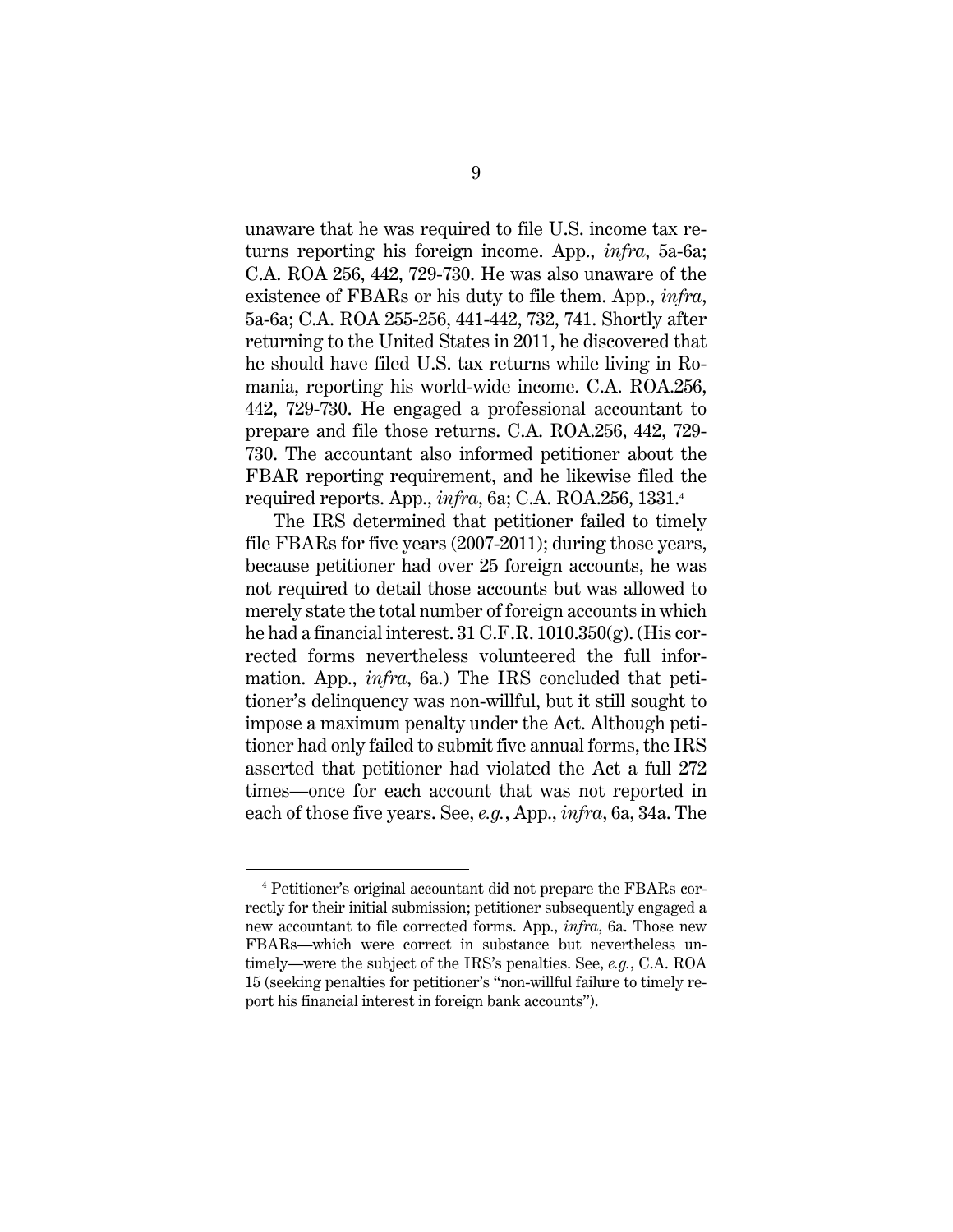IRS accordingly assessed a \$2.72 million penalty, representing a \$10,000 fine for each account he ultimately reported on his untimely FBARs. *Ibid.*

2. The IRS filed suit against petitioner in Texas to reduce the penalty assessment to judgment. On cross-motions for summary judgment, the district court determined that the IRS's penalty assessment was unlawful and the proper amount was capped at \$50,000—a \$10,000 maximum penalty for each annual FBAR. App., *infra*, 38a-57a.5

In directly confronting the question presented here, the district court "conclude[d] that non-willful FBAR violations relate to each FBAR form not timely or properly filed rather than to each foreign financial account maintained but not timely or properly reported." App., *infra*, 38a-39a. The court supported that conclusion with a careful examination of the Act's "text" and "the statutory and regulatory framework as a whole." *Id.* at 39a-40a. For example, it compared Section  $5321(a)(5)(A)$  with the Act's provisions for "willful FBAR violations" and its "reasonable cause exception," and flagged that the non-willful penalties alone lacked any reference to accounts—"and the Court will presume that Congress acted intentionally in doing so." *Id.* at 41a-43a. It declared the government's counterarguments "unpersua[sive]," and explained that petitioner's interpretation alone "avoid[ed] absurd outcomes that Congress could not have intended in drafting the statute." *Id.* at 44a, 46a. Indeed, it found that "the text, structure, and purpose of the statute unambiguously point to the conclusion that the non-willful civil penalty

<sup>&</sup>lt;sup>5</sup> The court also addressed other issues such as petitioner's reasonable-cause defense. App., *infra*, 57a-62a. Petitioner is not advancing any other issue before this Court.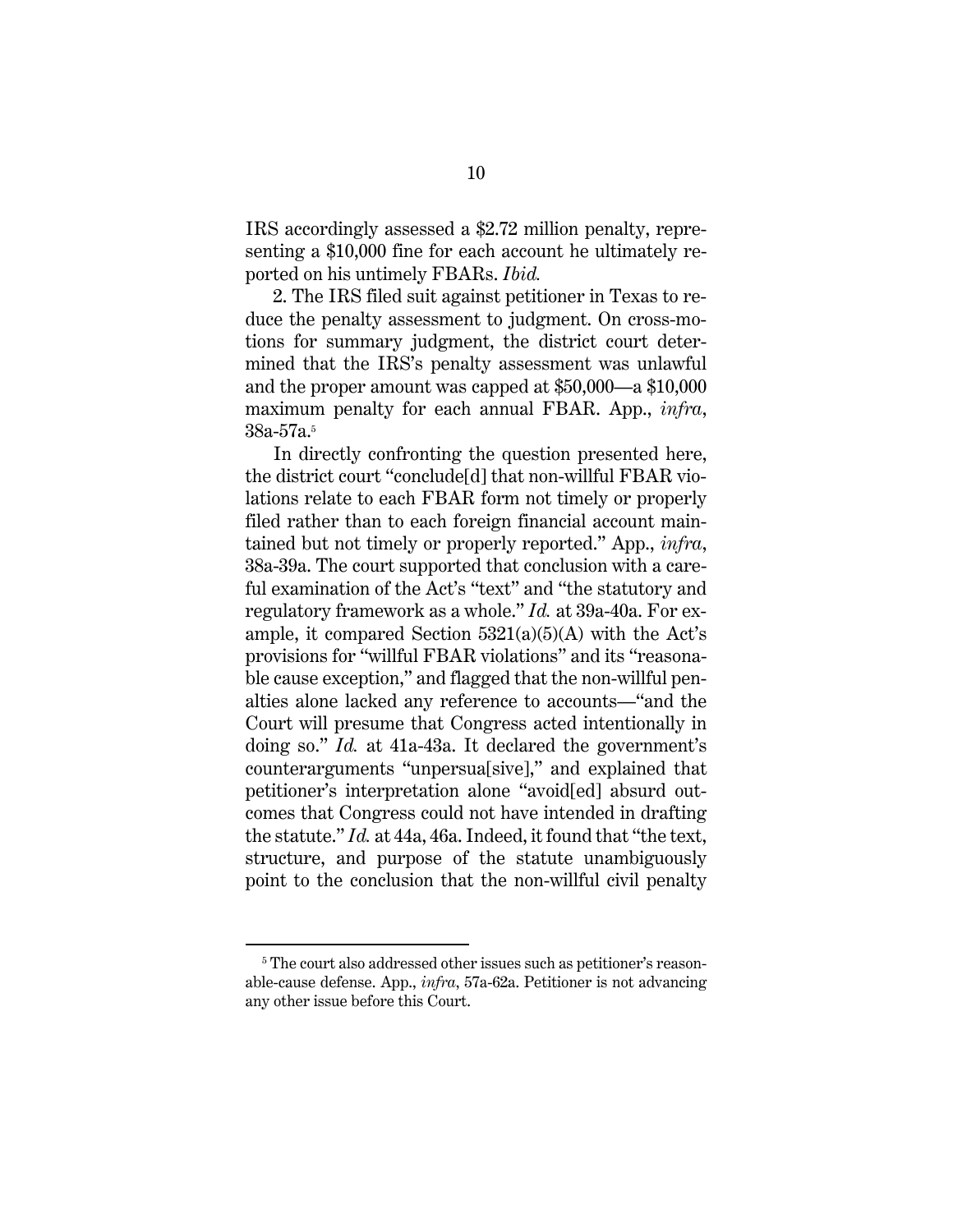applies per FBAR reporting violation rather than per account." *Id.* at 51a.

It accordingly held that "non-willful FBAR reporting deficiencies constitute a single violation within the meaning of  $\S$  5321(a)(5)(A) and (B)(i) and carry a maximum annual \$10,000 civil money penalty, irrespective of the number of foreign financial accounts maintained." App., *infra*, 49a. In doing so, it expressly rejected a contrary decision in California that ruled in the government's favor: "After a careful analysis of the statute's text and purpose, the Court is left with no choice but to respectfully disagree with the outcome in [*United States* v. *Boyd*, No. 18-803, 2019 WL 1976472 (C.D. Cal. Apr. 23, 2019), rev'd, 991 F.3d 1077 (9th Cir. 2021)] and reach the opposite conclusion." *Id.* at 54a.<sup>6</sup>

3. The Fifth Circuit reversed. App., *infra*, 1a-26a. It acknowledged that "[d]istrict courts have taken diverging views on this issue," and the Ninth Circuit went the other way in *United States* v. *Boyd*, 991 F.3d 1077 (9th Cir. 2021). *Id.* at 2a & n.1. But it declared those views "unpersuasive" and reached the opposite conclusion: "We hold that each failure to report a qualifying foreign account constitutes a separate reporting violation subject to penalty," and "[t]he penalty therefore applies on a per-account, not a per-form, basis." *Ibid.* (openly "part[ing] ways" with the 2-1 Ninth Circuit). It thus restored the government's claim for the full \$2.72 million in penalties. *Id.* at 1a-2a, 25a-26a.

The Fifth Circuit initially faulted the district court for "determining what constitutes a 'violation' under section 5314 by focusing on the regulations under section 5314 to

<sup>&</sup>lt;sup>6</sup> The court stated it was "dubious" that the rule of lenity applied, but that the rule would support petitioner's reading if it did. App., *infra*, 50a-51a.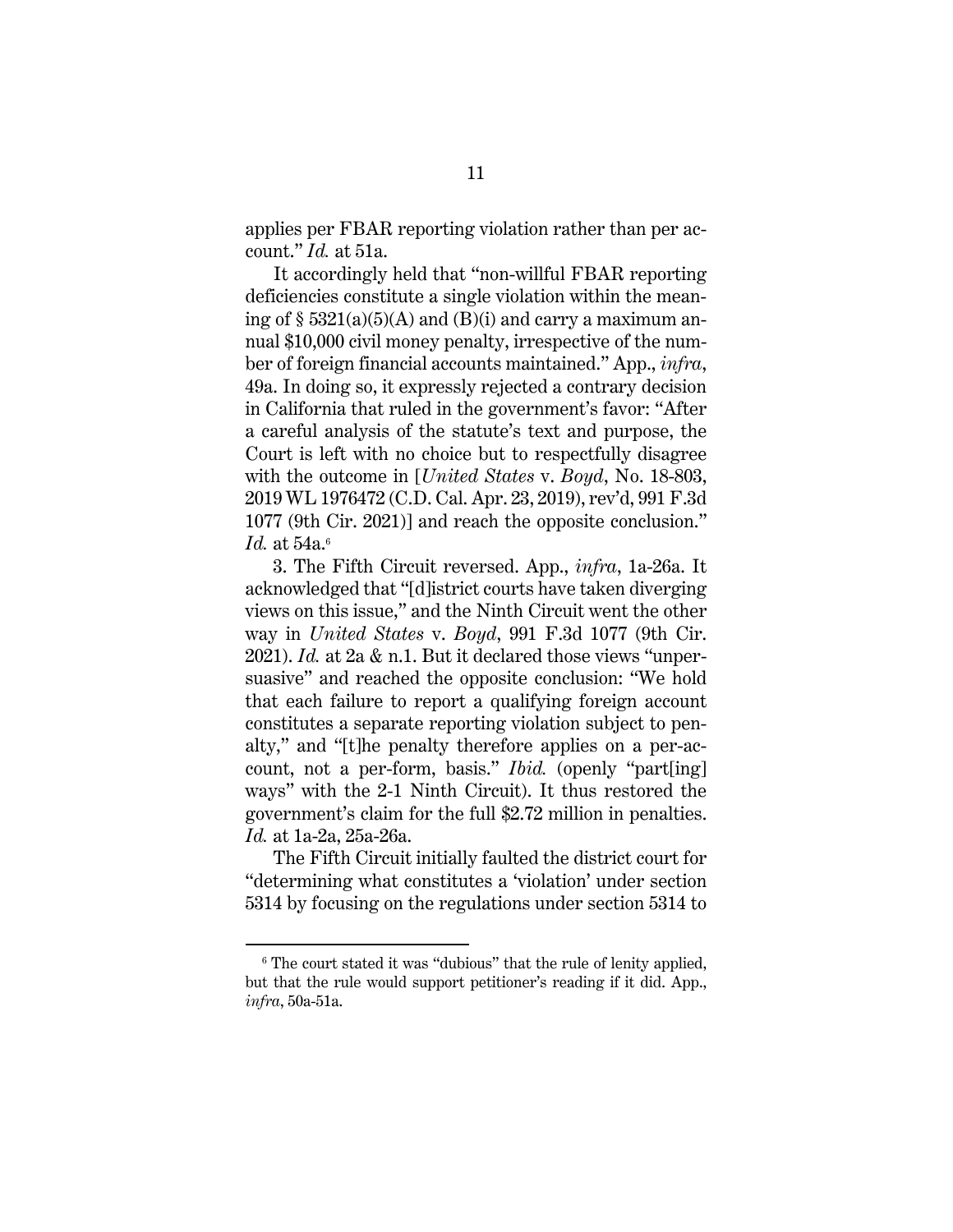the exclusion of section 5314 itself." App., *infra*, 15a. The Fifth Circuit recognized that the district court had relied on this Court's decision in *California Bankers Ass'n* v. *Shultz*, 416 U.S. 21 (1974), for support, but it found *Shultz* inapposite. *Id.* at 15a-16a (declaring the "snippet" from *Shultz* "inconsistent with the text of the [Act] and corresponding regulations"). The Fifth Circuit instead declared that any "violation" has to be determined by "focus[ing] on the text of section 5314." *Id.* at 17a.

In doing so, the Fifth Circuit found that "Section 5314(a) 'has both a substantive and a procedural element.'" App., *infra*, 17a (quoting *Boyd*, 991 F.3d at 1088 (Ikuta, J., dissenting)). It reasoned that the core substantive obligation was reporting each qualifying transaction or account; the submission of an FBAR form was merely the "procedural" mechanism for satisfying that statutory duty. *Id.* at 17a-19a. And the Fifth Circuit further read "[t]he regulations themselves" as drawing a similar line. *Id.* at 17a-18a. Accordingly, the court concluded, "[b]y authorizing a penalty for 'any violation of[] any provision of section  $5314$ ,"" "section  $5321(a)(5)(A)$  most naturally reads as referring to the statutory requirement to report each account—not the regulatory requirement to file FBARs in a particular manner." *Id.* at 18a-19a.

The Fifth Circuit stated its understanding was reinforced by the Act's "willful penalty provision[]" and "the reasonable-cause exception." App., *infra*, 20a-23a (acknowledging that the district court "drew the opposite inference" from these provisions, but rejecting its views). The court found that those provisions "plainly describe[] a 'violation' in terms of a failure to report a transaction or an account"; it reasoned that the same term ("violation") thus must carry the same meaning for "a non-willful violation of section 5314." *Id.* at 21a-22a; see also *id.* at 22a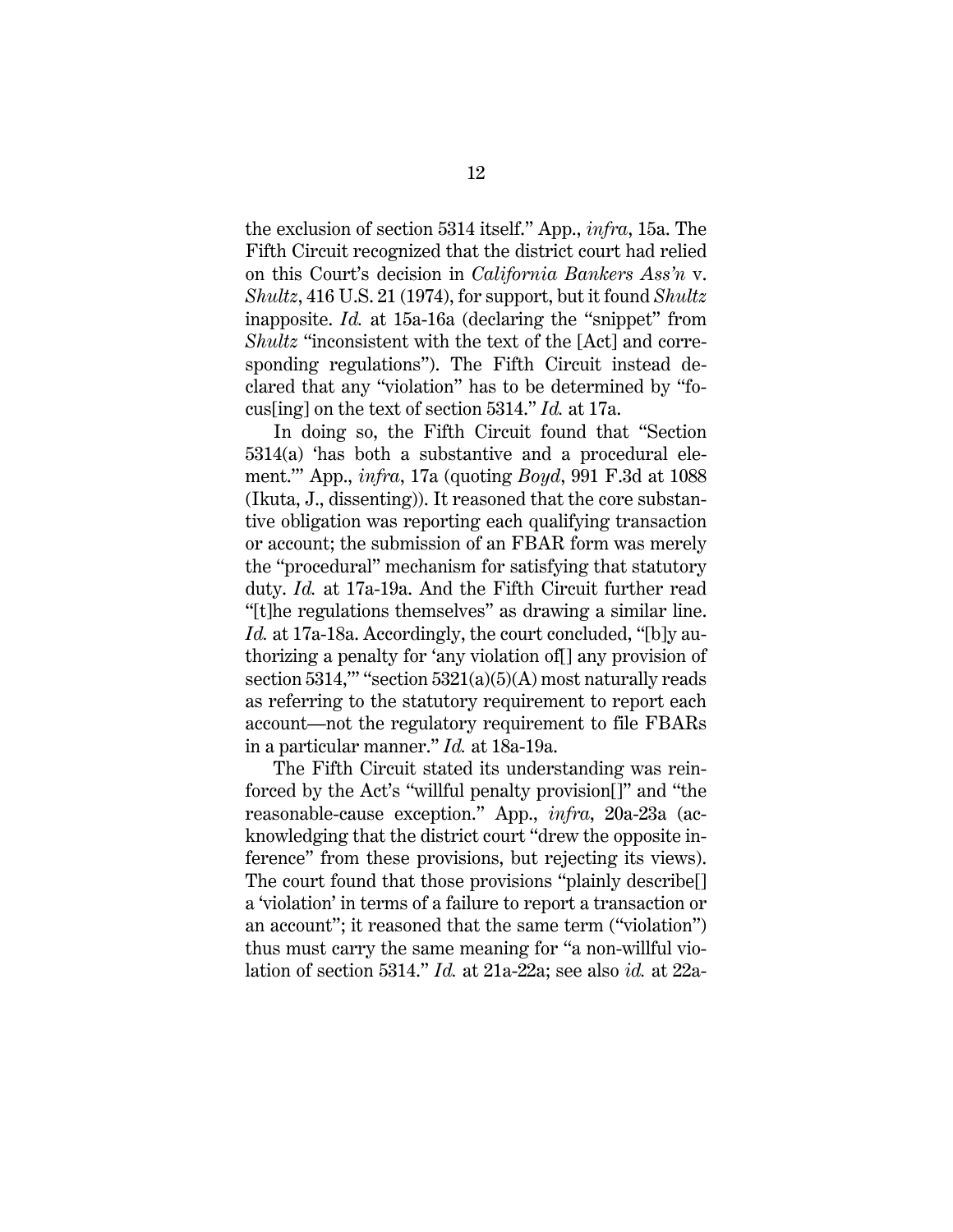23a (reading the language of the reasonable-cause exception to support an "'account-specific'" construction).

The Fifth Circuit finally rejected petitioner's remaining arguments. It held that there was no need to construe a tax provision "strictly" against the government—as that canon had been "amply criticized" and the text anyway "leaves no doubt that each failure to report an account is a separate violation of section 5314." App., *infra*, 23a-24a. It likewise rejected petitioner's reliance on the rule of lenity, stating that "the statute is not ambiguous and the nonwillful penalty provision has no criminal application." *Id.* at 24a. And it disagreed that the government's reading would produce "'absurd results.'" *Id.* at 24a-25a. On the contrary, the Fifth Circuit reasoned, "[i]t is not absurd it is instead quite reasonable—to suppose that Congress would penalize each failure to report each foreign account." *Id.* at 25a.

The Fifth Circuit consequently held that "[t]he text, structure, history, and purpose of the relevant statutory and regulatory provisions show that the 'violation' \* \* \* is the failure to report a qualifying account, not the failure to file an FBAR." App., *infra*, 25a. It declared "[t]he \$10,000 penalty cap therefore applies on a per-account, not a per-form, basis." *Ibid.*

## **REASONS FOR GRANTING THE PETITION**

# **A. There Is A Clear And Intractable Conflict Over A Significant Question Under The Bank Secrecy Act**

The decision below creates a square conflict over a significant question regarding non-willful penalties under the Bank Secrecy Act. The Fifth Circuit acknowledged and rejected a split decision by the Ninth Circuit—disavowing the majority's position and embracing the contrary views of the dissent. The same conflict had already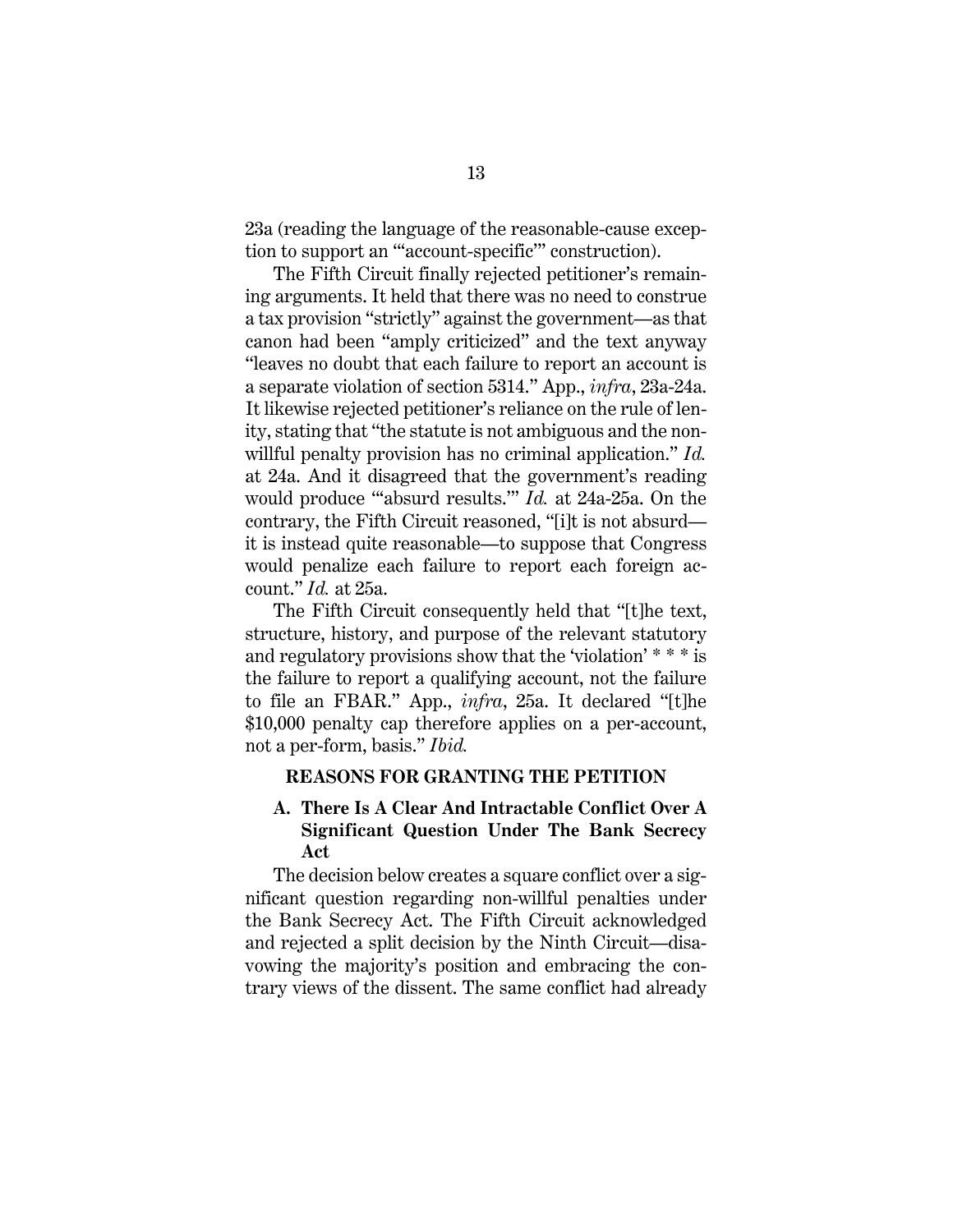been deepening in extensive decisions in lower courts. And there is no reason to think the conflict will disappear on its own: the IRS is applying one rule in the Ninth Circuit and a different rule everywhere else, leaving the conflict entrenched—and ensuring that tax penalties vary greatly based entirely on the happenstance of where a taxpayer is located. That disparate treatment of identically situated parties undermines the proper administration of the tax system and interferes with sound tax policy. There is an obvious reason the issue is being closely tracked by key stakeholders and expert commentators who recognize the issue's overwhelming importance.

The circuit conflict is undeniable and entrenched, and it should be resolved by this Court.

1. a. The decision below directly conflicts with settled law in the Ninth Circuit. In *United States* v. *Boyd*, 991 F.3d 1077 (9th Cir. 2021), the Ninth Circuit confronted the identical question presented here, and a split panel adopted the opposite holding: "[we] conclude that  $\S 5321(a)(5)(A)$  authorizes the IRS to impose only one non-willful penalty when an untimely, but accurate, FBAR is filed, no matter the number of accounts." 991 F.3d at 1078.

The *Boyd* court confronted a fact-pattern materially indistinguishable from this case. The taxpayer had 13 qualifying foreign accounts, and non-willfully failed to file a timely FBAR. 991 F.3d at 1078-1079.7 The IRS characterized the taxpayer's failure to submit a single report as 13 *separate* violations—one violation for each account, rather than a single violation of Section 5314's reporting requirement. The IRS accordingly sought 13 penalties, all

<sup>7</sup> The taxpayer also had a fourteenth account, but the IRS did not impose a separate penalty for that account because it was only "used to fund several other accounts." 991 F.3d at 1079 n.2.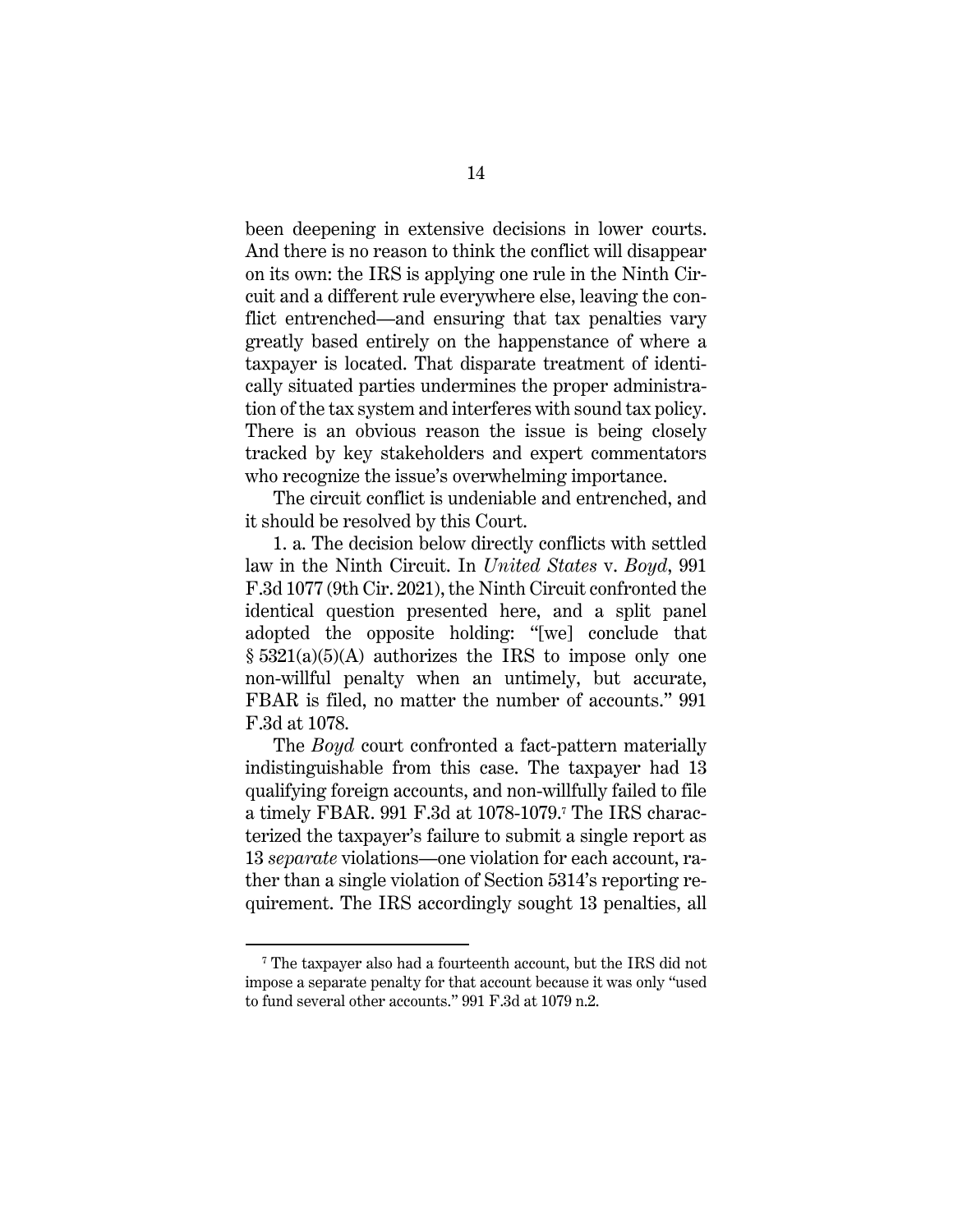based on the taxpayer's one-time failure to file a single form. Even without imposing a maximum penalty per violation, the IRS still "assessed a total penalty of \$47,279" (991 F.3d at 1079)—more than quadrupling the \$10,000 limit under Section 5321(a)(5)(A).

The IRS then sued the taxpayer to obtain a judgment for \$47,279 "plus additional late-payment penalties and interest." 991 F.3d at 1079. In her defense, the taxpayer argued that "she had committed only one non-willful violation, not thirteen," and "the maximum penalty allowed by the statute for that single non-willful violation was \$10,000." *Ibid.* The government responded with the same position it asserted here: "the relevant statutes and regulations authorized the IRS to assess one penalty for each non-reported account." *Ibid.* The district court sided with the government, finding that " $\S 5321(a)(5)(A)$  authorized the government to impose multiple non-willful penalties up to \$10,000 for each foreign bank account that was required to be listed on the FBAR." *Id.* at 1078.<sup>8</sup>

A divided panel of the Ninth Circuit reversed: "[t]he statute, read with the regulations, authorizes a single nonwillful penalty for the failure to file a timely FBAR." *Id.* at 1079-1080. The majority initially examined this Court's decision in *Shultz* to frame the analysis. As the majority explained, *Shultz* confirmed that the Act's penalties ""attach only upon violation of [the Secretary's] regulations; if the Secretary were to do nothing, the Act itself would impose no penalties on anyone.'" *Id.* at 1081 (quoting *Shultz*, 416 U.S. at 26). The majority thus concluded the

<sup>8</sup> See also *United States* v. *Boyd*, No. 18-803, 2019 WL 1976472, at \*4 (C.D. Cal. Apr. 23, 2019) (finding the issue "somewhat unclear" but concluding "the Government has advanced the more reasonable interpretation").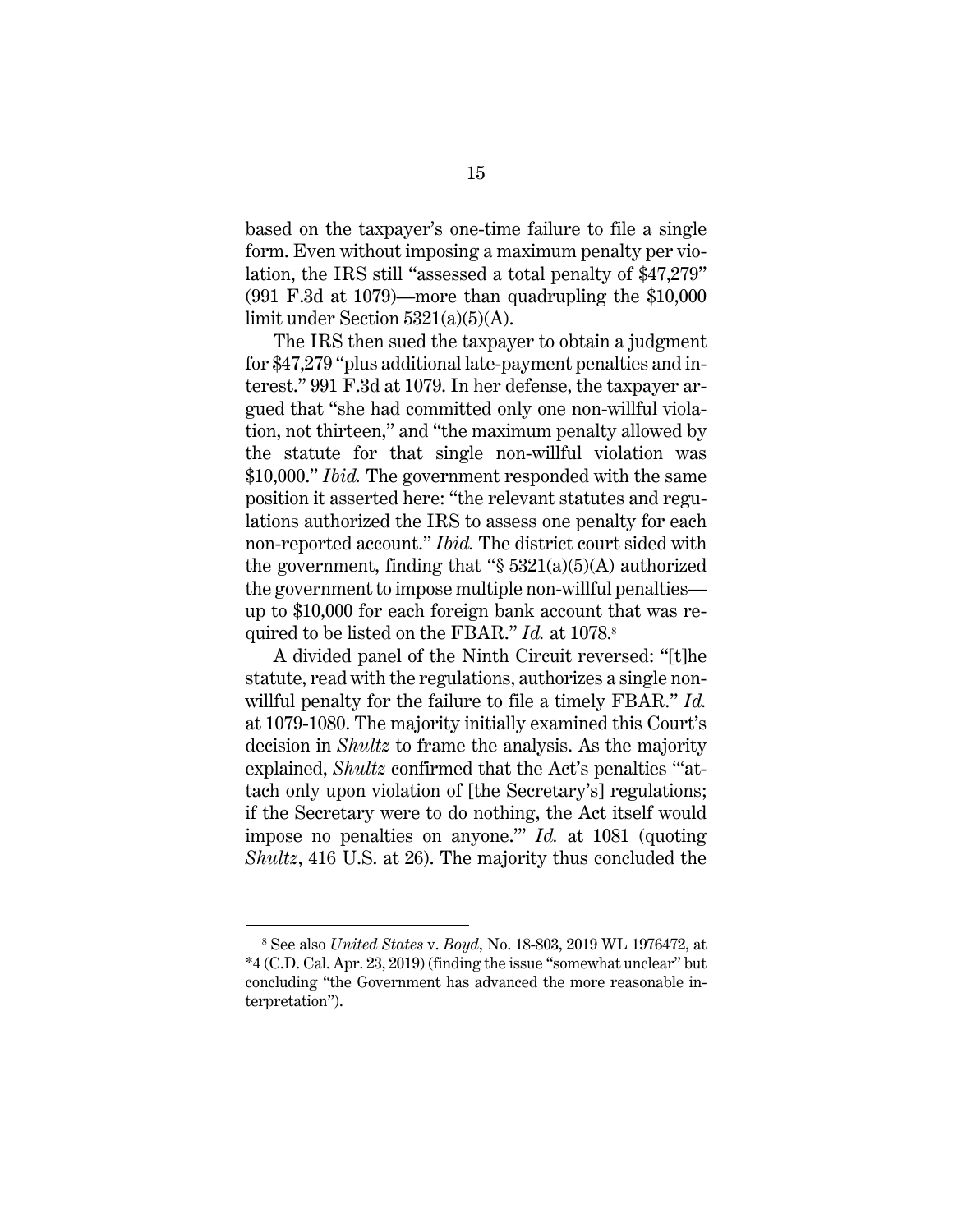relevant "focus" was on the Secretary's regulations themselves. *Ibid.* 

Turning to those regulations, the majority "h[e]ld" the taxpayer only "committed a single non-willful violation." 991 F.3d at 1082. As the majority explained, the regulations impose a single duty on qualifying taxpayers: *filing the annual FBAR*. *Id.* at 1081-1082. A taxpayer may have to list all foreign accounts to satisfy that unitary obligation, but each missing account does not constitute its own violation—it simply means the taxpayer violated the rules, once, by failing to submit a full and accurate report. See *id.* at 1082 n.7 (rejecting the dissent's view that the relevant "report" is the *disclosure of each account*, not the FBAR itself—"[b]ecause a taxpayer must make the reports on the FBAR, *it is the FBAR* that must be filed") (emphasis added). This is reinforced by the regulation's core requirements: "only one yearly FBAR is required," and the duty to file "does not turn on the number of accounts, only on the[ir] aggregate value." *Id.* at 1082 n.6. Outside the FBAR itself, there is no freestanding duty to "report" each account, "whether there are twenty accounts with an aggregate value of \$10,000, or one account with a value of \$10,000,000." *Ibid.* Thus, the majority "h[e]ld," "under the statutory and regulatory scheme," a taxpayer's sole violation is "the failure to timely file the FBAR." *Id.* at 1082.9

<sup>&</sup>lt;sup>9</sup> Indeed, in underscoring this point, the majority quoted the district court's position in *this* case, which the Fifth Circuit later reversed: "'[I]t is the failure to file an annual FBAR that is the violation contemplated and that triggers the civil penalty provisions of § 5321.'" 991 F.3d at 1082 n.7 (quoting 469 F. Supp. 3d at 718). This further confirms that petitioner would have prevailed had his case arisen in California instead of Texas.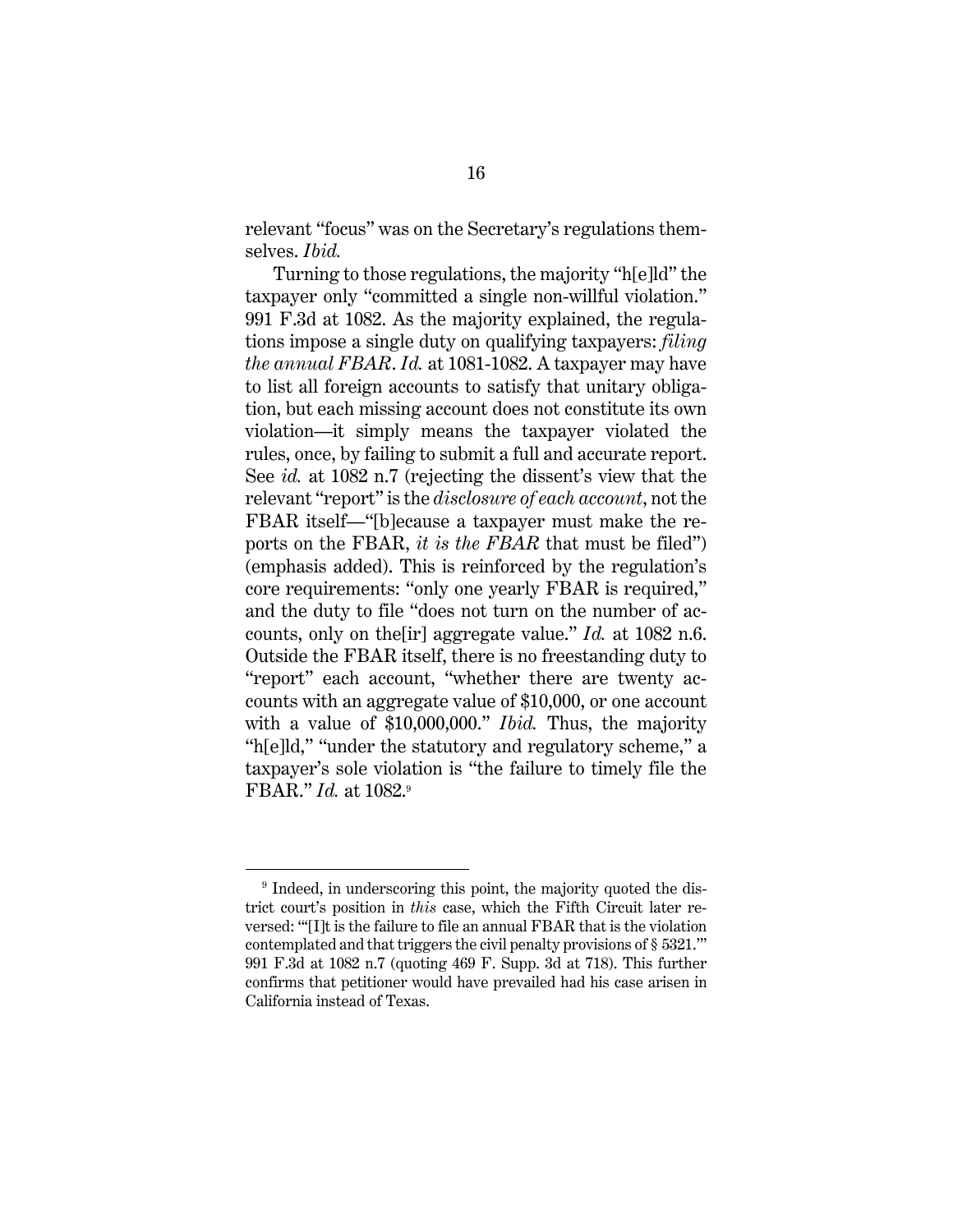The majority next declared the government's contrary theories "unpersuas[ive]." 991 F.3d at 1083-1085. The majority, for example, rejected the government's theory that the "willful-violation provisions"—"which explicitly base[] the penalty amount on the balance of any account willfully misreported"—show that non-willful penalties must also be "[account]-base[d]." *Id.* at 1083. The majority found this exactly backwards: unlike the provision for willful penalties, the non-willful provision is "silent" as to accounts and "does not expressly authorize (or forbid) \* \* \* penalties on a per account basis." *Ibid.* As the majority explained, that contrast is telling: "we presume that Congress purposely excluded the per-account language from the non-willful penalty provision \* \* \* because it included such language in the willful penalty provision." *Id.* at 1084; see also *id.* at 1083-1084 ("'Congress generally acts intentionally when it uses particular language in one section of a statute but omits it in another.'") (quoting *Dep't of Homeland Sec.* v. *MacLean*, 574 U.S. 383, 391 (2015)). While "Congress could very easily have written" the statute to declare a violation for "'each failure to timely report the existence of an account,'" the majority noted that "Congress [instead] wrote the statute it did." *Id.* at 1084. The majority thus "decline[d] to read into the statute language that Congress wrote in the willful penalty provision but omitted from the non-willful penalty provision." *Id.* at 1084.

The majority further rejected the dissent's "erroneous[] claims" that it was "'defin[ing] the word 'violation' differently" in the various penalty provisions. 991 F.3d at 1084 n.10. As the majority explained, it was applying the same concept of "violation" but "giv[ing] effect" to Congress's "two different schemes of *punishment*": "'Concluding that the manner of calculating the statutory cap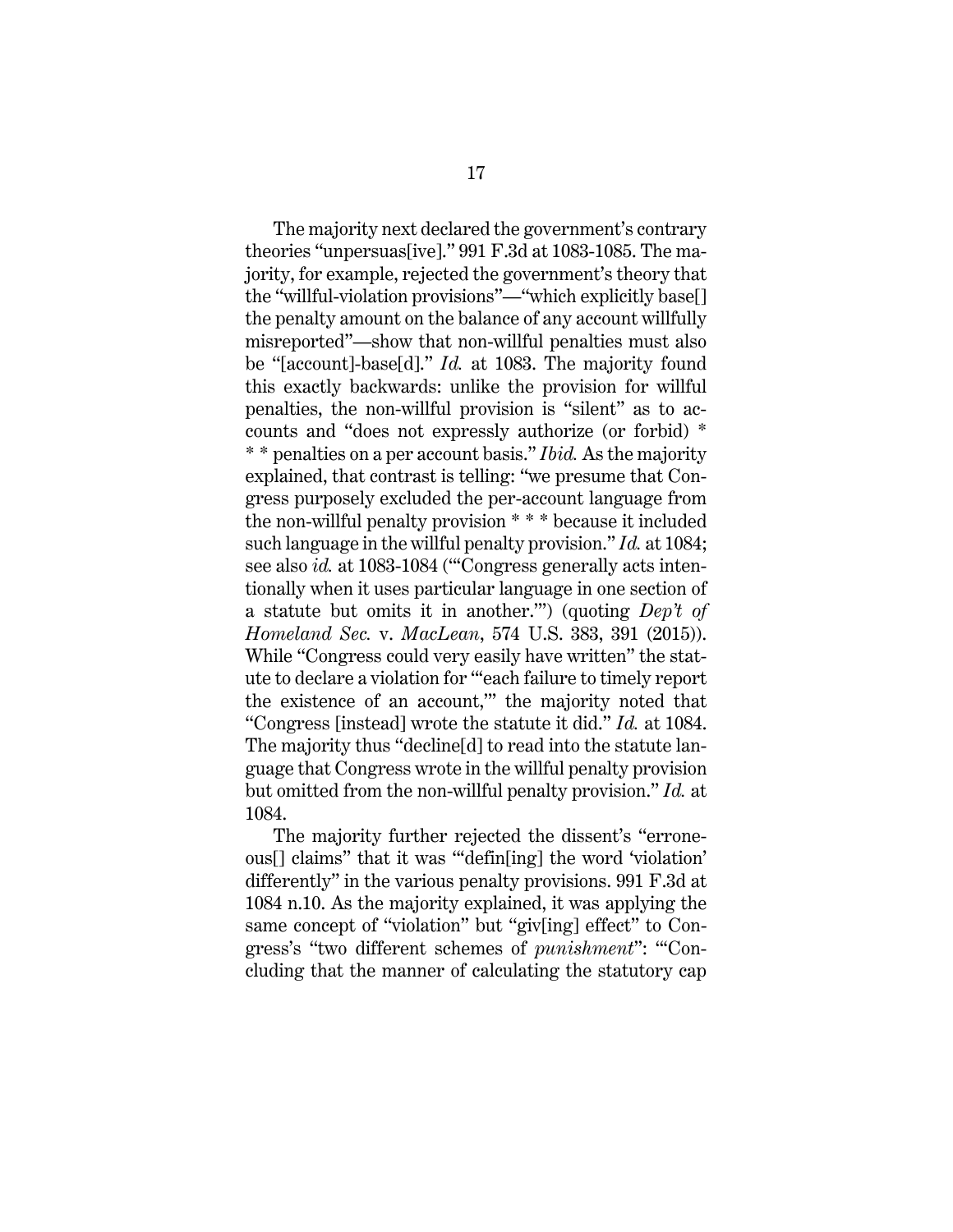for a willful violation is different than for a non-willful violation does not mean that the conduct underlying the violation differs. Under both scenarios, the violation flows from the failure to file a timely and accurate FBAR.'" *Ibid.* (quoting *United States* v. *Kaufman*, No. 18-787, 2021 WL 83478, at \*10 (D. Conn. Jan. 11, 2021) (emphasis added). Indeed, the majority observed, it was the *dissent* "ignor[ing] the import of Congress's explicit choice to omit the per-account language from the non-willful penalty provision." *Ibid.*

The majority likewise rejected the government's reliance on the "per-account language in the reasonable cause exception." 991 F.3d at 1084. "[C]ontrary to the government's argument," the majority again found, "the inclusion of per-account language in the reasonable cause exception supports that Congress *intentionally* omitted per-account language from the non-willful penalty provision." *Ibid.* (favorably citing, *e.g.*, *Kaufman*, *supra*, and the district court's decision in this case).

Finally, while the majority stated it "ha[d] no difficulty" finding only a single violation based on the statute's "language" and "the regulations as a whole," it alternatively found any ambiguity had to be construed in favor of the taxpayer: "we must strictly construe a 'tax provision which imposes a penalty \* \* \*; [it] cannot be assessed unless the words of the provision plainly impose it.'" 991 F.3d at 1085-1086. This independently foreclosed the government's position: "Even if the government's reading of the statutory scheme were reasonable (and we think it is not), that reading does not arise from the plain words of either the statute or the regulations." *Id.* at 1086. Because the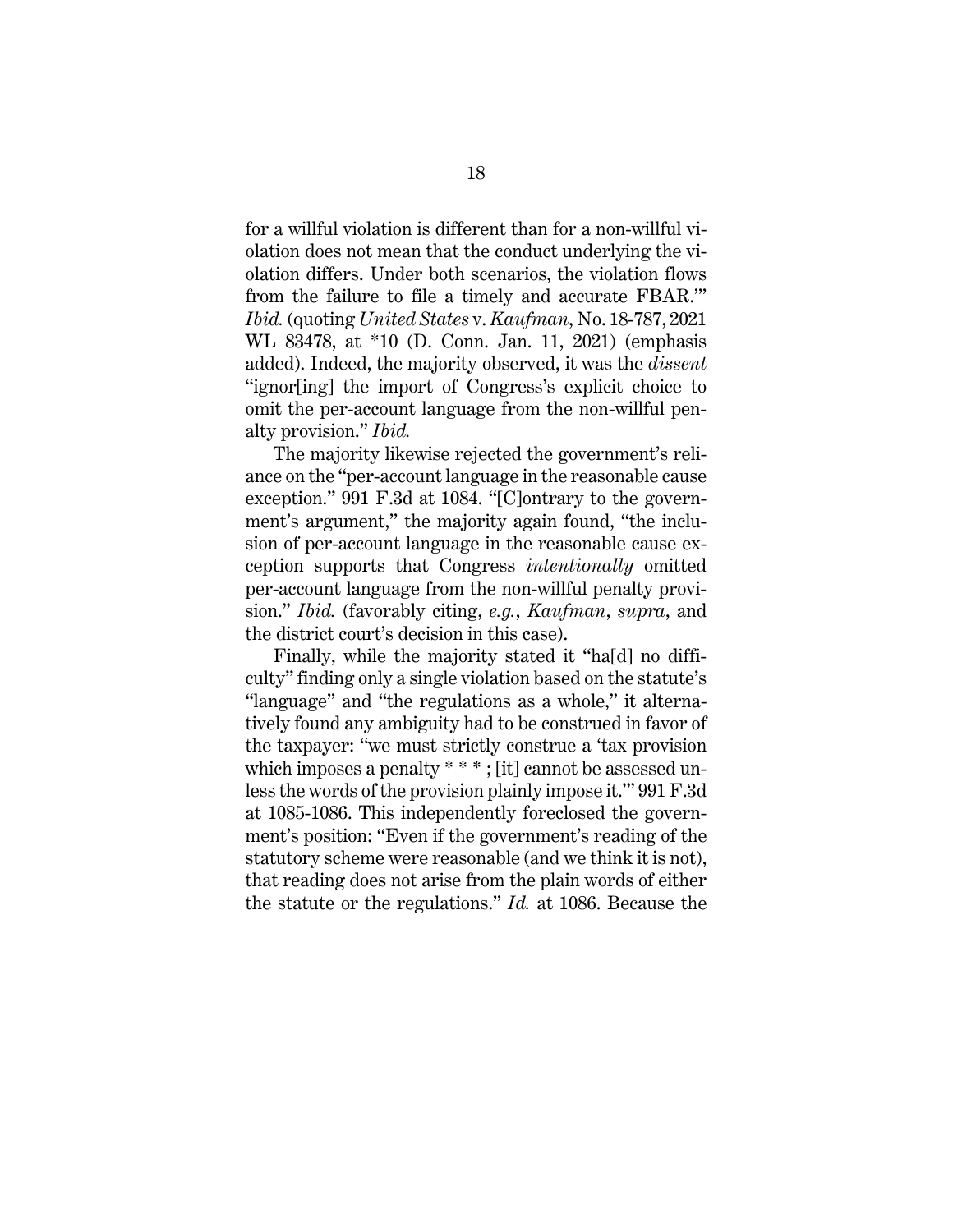taxpayer's "reading, even if it is not compelled, is reasonable," the majority "would strictly construe the statute against the government." *Ibid.*<sup>10</sup>

b. Judge Ikuta dissented. 991 F.3d at 1086-1091. She found the majority's "interpretation" "contrary to the language of the relevant statutes and regulations" and "implausible in context." *Id.* at 1087. In her view, the statute's "most natural reading" "requires Americans to report each foreign account and imposes a penalty for each failure to do so." *Ibid.* (rejecting the majority's conclusion "that it is the failure to provide the reporting form (not the failure to report the individual foreign financial accounts) that constitutes the statutory violation").

Like the Fifth Circuit (and unlike the majority), Judge Ikuta found that "§ 5314(a) has both a substantive and procedural element." 991 F.3d at 1088; compare App., *infra*, 17a. In her view, the "substantive element" "directs the Secretary of the Treasury to require a person to 'file reports' when that person \* \* \* 'maintains a relation \* \* \* with a foreign financial agency.'" 991 F.3d at 1088. "Procedurally," she found, "the report must contain certain information 'in the way and to the extent the Secretary prescribes.'" *Ibid.* Looking to the Secretary's implementing regulations, she found that "the obligation to report each account" is thus "independent of the obligation to file a reporting form"; accordingly, "[t]he 'reports required to be filed' are distinct from the form that must be used for filing the reports." *Id.* at 1088 & n.6 (construing 31 C.F.R. 1010.350(a) and 1010.306(d)).

<sup>&</sup>lt;sup>10</sup> The majority also flagged the staggering practical consequences of the government's position. Because "[t]he regulations and FBAR require a person to report much more information than the number of accounts," "[t]aken to its 'logical' conclusion, the government's argument could permit many more non-willful violations than those tied just to the number of [missing] accounts." 991 F.3d at 1082 n.8.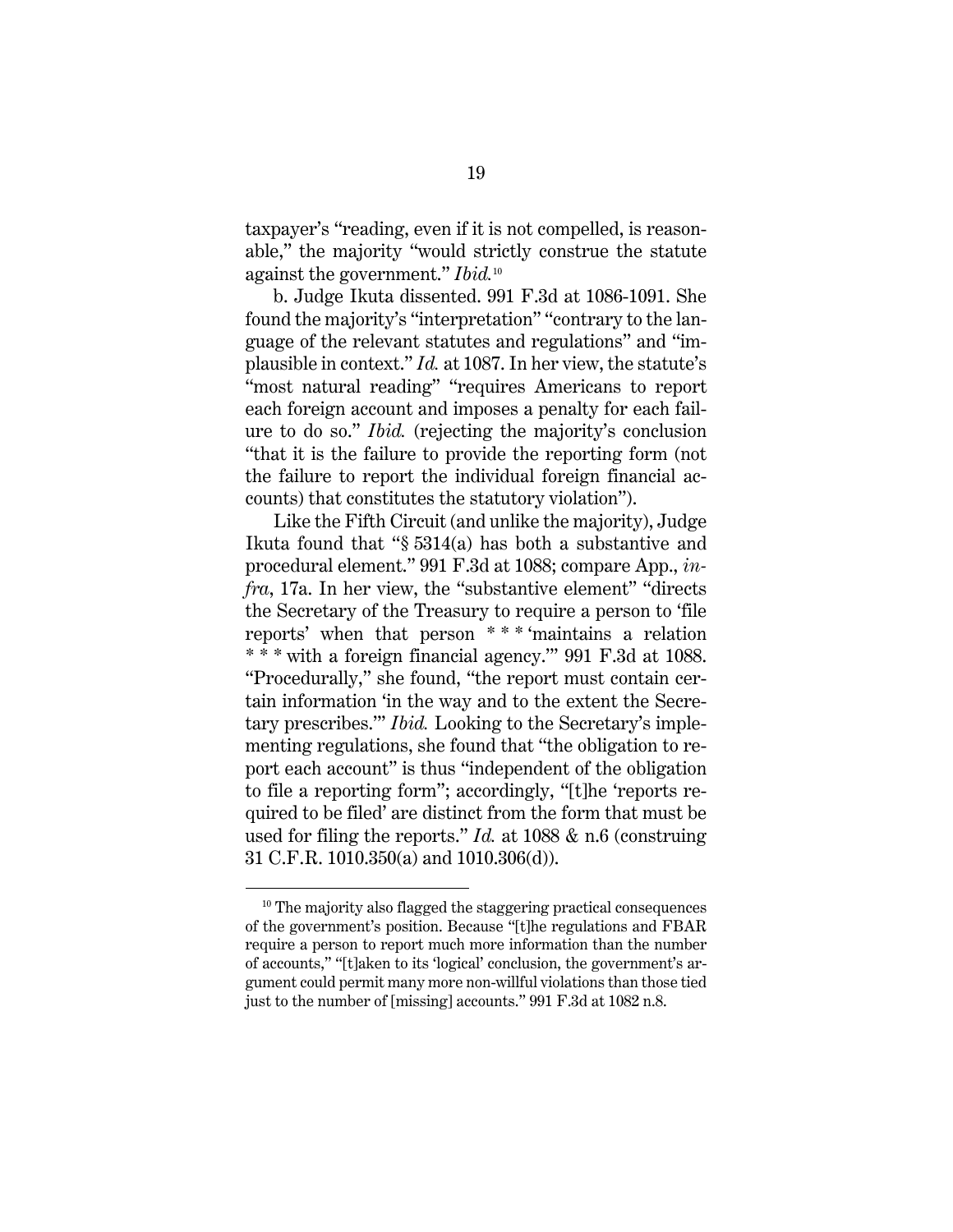Contrary to the majority's position, Judge Ikuta also found that the "'reasonable cause'" exception "indicates that the failure to report a single transaction, or the balance in a single account, constitutes a violation." 991 F.3d at 1089. And she likewise disagreed with the majority's reading of the willful-penalty provision, which she asserted "makes clear that a violation may involve 'a failure to report the existence of an account.'" *Ibid.* "Reading these provisions together," she concluded, "the applicable statute and regulations make clear that any failure to report a foreign account is an independent violation, subject to independent penalties." *Ibid.*

Judge Ikuta then directly attacked the "majority's arguments." 991 F.3d at 1090. She argued that "[t]he majority's analysis is wrong because the majority conflates the 'report' that a person must make, with the 'reporting form' required by the regulations." *Ibid.* Instead, she declared, "the statute and regulations make clear that the requirement to report an account and the requirement to file a reporting form are distinct." *Ibid.* (rejecting, by name, the district court's decision in this case) (citing 469 F. Supp. 3d at 718). She further insisted that the majority's analysis necessarily requires "the word 'violation'" to have "different meaning[s]" in the same statutory section, contrary to "[t]he 'normal rule of statutory construction.'" *Id.* at 1090-1091.

"Finally," Judge Ikuta asserted, the majority was wrong to "strictly construe a tax provision that imposes a penalty." 991 F.3d at 1091. She declared the court should "not mechanically resolve doubts in favor of the taxpayer but instead resort to the ordinary tools of statutory interpretation.'" *Ibid.* In applying those tools here, Judge Ikuta maintained "the most natural reading of the relevant statutes and regulations" is that "each failure to re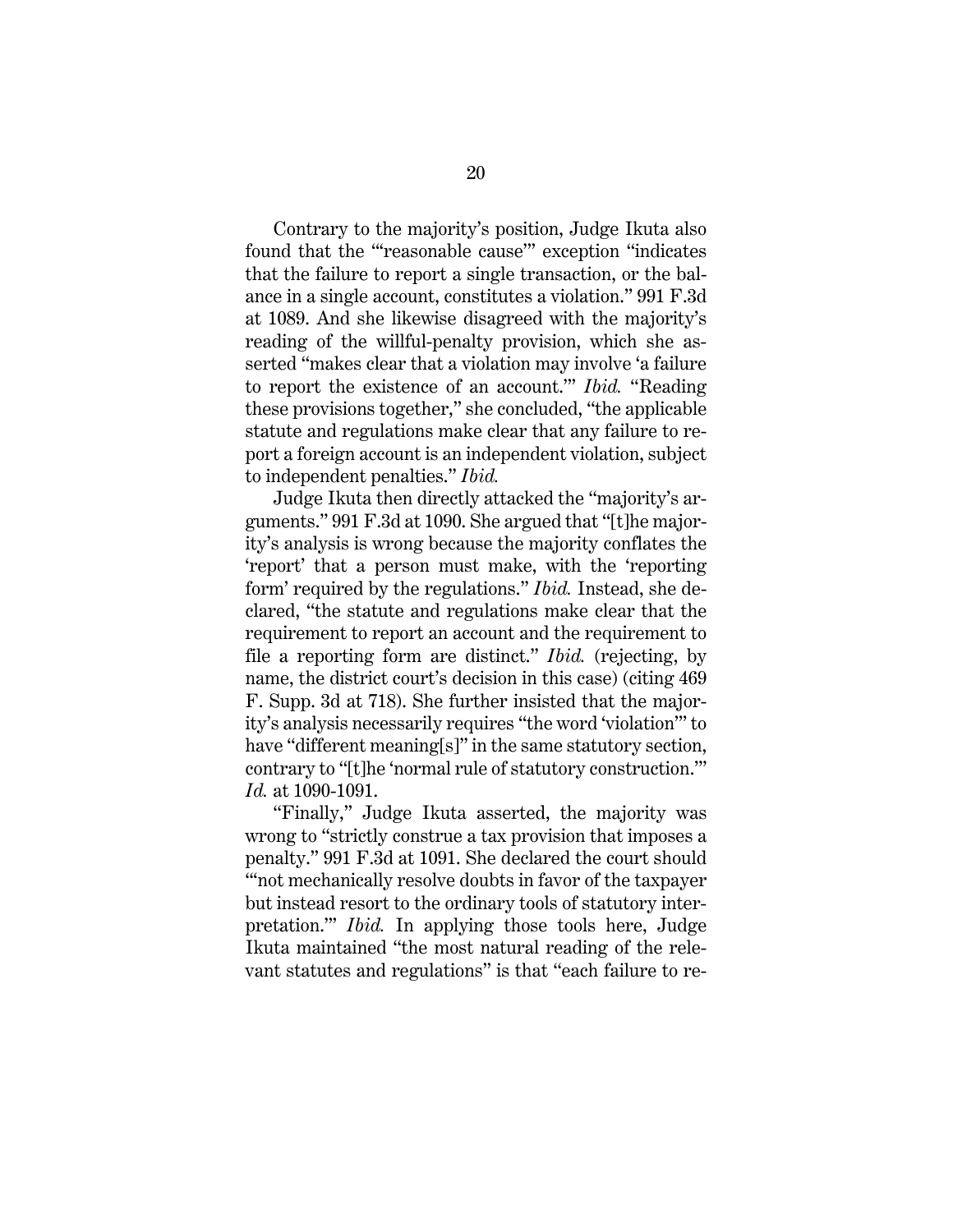port a foreign account is a separate violation," and the majority's contrary view was "strained and unpersuasive." *Ibid.*

She accordingly would have held that the taxpayer "committed thirteen violations" by untimely filing a single form that happened to list thirteen accounts. 991 F.3d at 1091. Because she felt "the IRS could have assessed penalties of up to \$130,000," she would have affirmed. *Ibid.*

2. As the above readily reflects, the Fifth and Ninth Circuits emphatically disagree over every core aspect of the analysis. After considering virtually identical arguments, the circuits, for example, reached opposite conclusions over this Court's decision in *Shultz* (991 F.3d at 1081-1082; contra App., *infra*, 15a-16a); the proper reading of Section 5314 (991 F.3d at 1081-1082; contra App., *infra*, 16a-20a); the proper reading of Section 5321 (991) F.3d at 1082-1083; contra App., *infra*, 20a-23a); the implications of the reasonable-cause defense (991 F.3d at 1084- 1085; contra App., *infra*, 22a-23a); the contextual clues from the willful-penalty provisions (991 F.3d at 1083-1084; contra App., *infra*, 20a-22a); the plain-text construction of the regulations  $(991 \text{ F.3d at } 1081 \text{-} 1082 \text{ \& } \text{nn.6-8}; \text{ contra}$ App., *infra*, 17a-19a); and the role of the rule of lenity and strict-construction principles for tax penalties (991 F.3d at 1085-1086; contra App., *infra*, 23a-24a).

The Ninth Circuit debated these issues in an exhaustive split decision; the Fifth Circuit then surveyed that panel's competing views, explicitly "part[ed] ways" with the Ninth Circuit majority, and instead adopted the opposite position of the Ninth Circuit dissent. App., *infra*, 2a; see also, *e.g.*, *id.* at 15a n.7 (rejecting the views of "[t]he Ninth Circuit and the other courts taking a per-form view"); *id.* at 17a, 18a, 21a (expressly endorsing Judge Ikuta's conflicting analysis).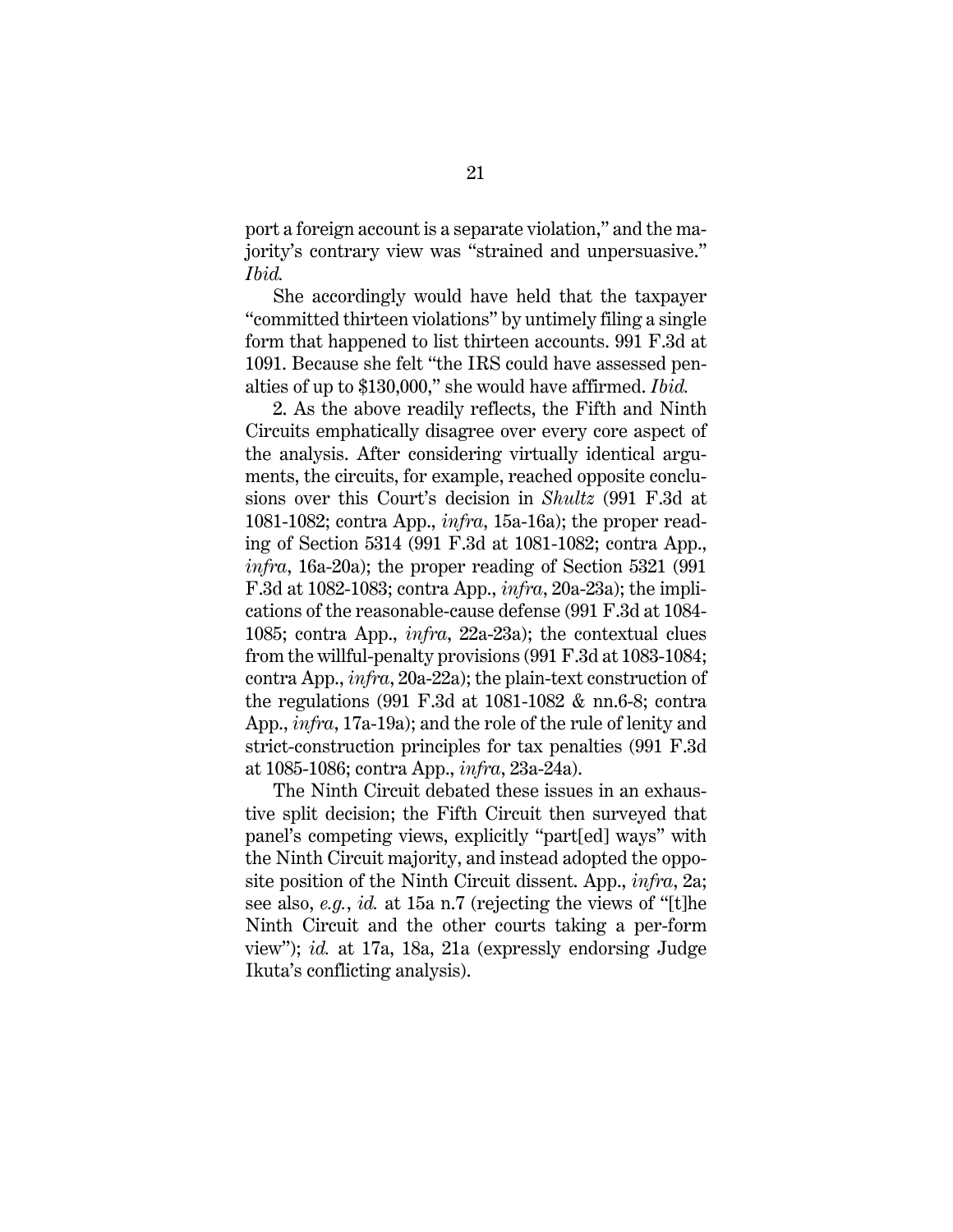This is not merely some inadvertent or indirect tension between courts; this is as square, concrete, and deliberate as conflicts get. Each court considered, and carefully rejected, the opposing analysis, and the circuits have indisputably adopted opposite positions on a significant issue that now imposes vastly different penalties for identical conduct under the same federal statute. This direct circuit conflict is serious and entrenched.

3. Multiple lower courts have also recognized the sharp conflict over this question. See, *e.g.*, App., *infra*, 2a n.1 ("District courts have taken diverging views on this issue."); *United States* v. *Solomon*, No. 20-82236, 2021 WL 5001911, at \*5 n.4, \*9 n.10 (S.D. Fla. Oct. 27, 2021) (explicitly flagging ongoing "confusion" and the lower-court split); *United States* v. *Giraldi*, No. 20-2830, 2021 WL 1016215, at \*4-\*8 (D.N.J. Mar. 16, 2021) (flagging "express[] disagree[ment]" among courts); *United States* v. *Stromme*, No. 20-24800, Doc. 18, at 3-4 (S.D. Fla. Jan. 25, 2021) (acknowledging the conflict between the district court in *Boyd*, *supra*, and *Kaufman*, *supra*, and the district court here).

These courts have likewise split (often after extensive analysis) over which approach to follow. One side has squarely rejected the government's position. See, *e.g.*, *Giraldi*, 2021 WL 1016215, at \*4-\*8 (after examining all sides of the question, holding that "penalties for non-willful reporting violations attach to each FBAR form rather than any undisclosed foreign financial account"); *United States* v. *Kaufman*, No. 18-787, 2021 WL 83478, at \*8-\*11 (D. Conn. Jan. 11, 2021) (canvassing every major argument on both sides and "conclud[ing] that Congress did not intend for the statutory cap for non-willful violations to be determined on a per account basis"; "recogniz[ing] that the *Boyd* [district] court endorsed the [government's] approach," but "find[ing] its reasoning unpersuasive").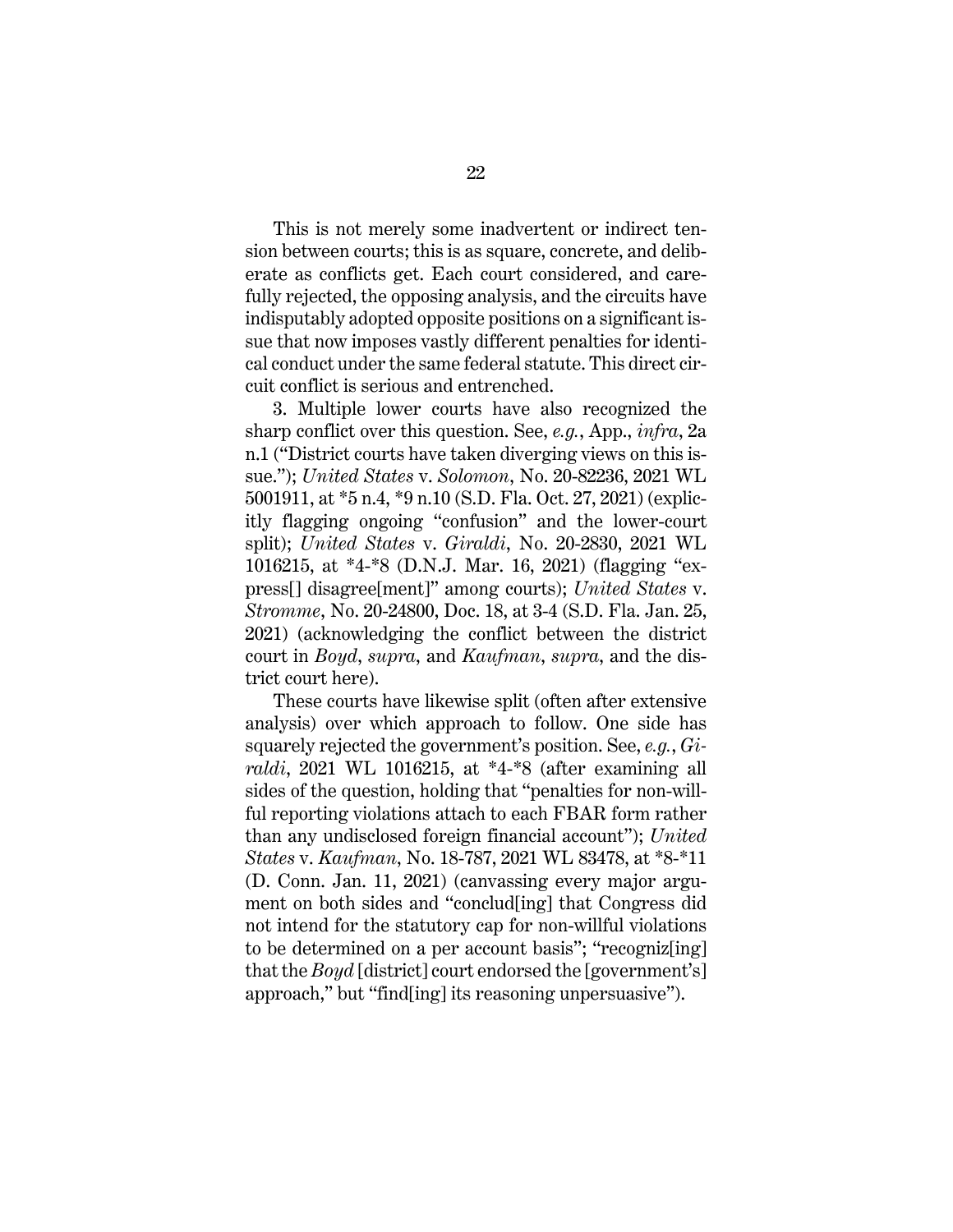The other side has confronted the same arguments and accepted the government's views. See, *e.g.*, *Solomon*, 2021 WL 5001911, at \*5 n.4, \*6-\*9 & n.10 ("find[ing] persuasive Judge Ikuta's dissent" and adopting the government's position after "a full review of the statutory and regulatory structure"; "[t]he Court acknowledges the contrary authority on this subject but respectfully reaches a different view"); *Stromme*, Doc. 18, at 3-4 ("each unreported relationship with a foreign financial agency constitutes an FBAR violation and 'the IRS may penalize each such violation with a penalty not to exceed \$10,000'"); *United States* v. *de Forrest*, 463 F. Supp. 3d 1150, 1155 (S.D.N.Y. 2020) ("Each failure to report each bank account for each year an FBAR is required is a separate violation of 31 U.S.C. § 5321."); *United States* v. *Hughes*, No. 18-5931, 2020 WL 1536509, at \*6 (N.D. Cal. Mar. 31, 2020) (adopting the district court's decision in *Boyd*: "[e]ach failure to report each bank account for each year an FBAR is required is a separate violation of 31 U.S.C. § 5321"); *United States* v. *Gardner*, No. 18-3536, 2019 WL 1767120, at \*2-\*3 (C.D. Cal. Apr. 22, 2019) ("the IRS is authorized to assess an FBAR penalty not exceeding \$10,000 for each foreign account defendant failed to disclose"); see also, *e.g.*, *United States* v. *Ott*, No. 18-12174, 2019 WL 3714491, at \*2 (E.D. Mich. Aug. 7, 2019) ("When a violation is non-willful, 31 U.S.C. § 5321 provides that the Secretary may impose a penalty of up to \$10,000 per account per year.").<sup>11</sup>

<sup>&</sup>lt;sup>11</sup> As the Fifth Circuit recognized below, the Fourth Circuit has also "suggested it would take a per-form view" (App., *infra*, 2a n.1): "[a]ny person who fails to file an FBAR is subject to a maximum civil penalty of not more than \$10,000." *United States* v. *Horowitz*, 978 F.3d 80, 81 (4th Cir. 2020). That observation is incompatible with the Fifth Circuit's contrary position. See App., *infra*, 2a n.1 ("we find the decisions taking the per-form view unpersuasive").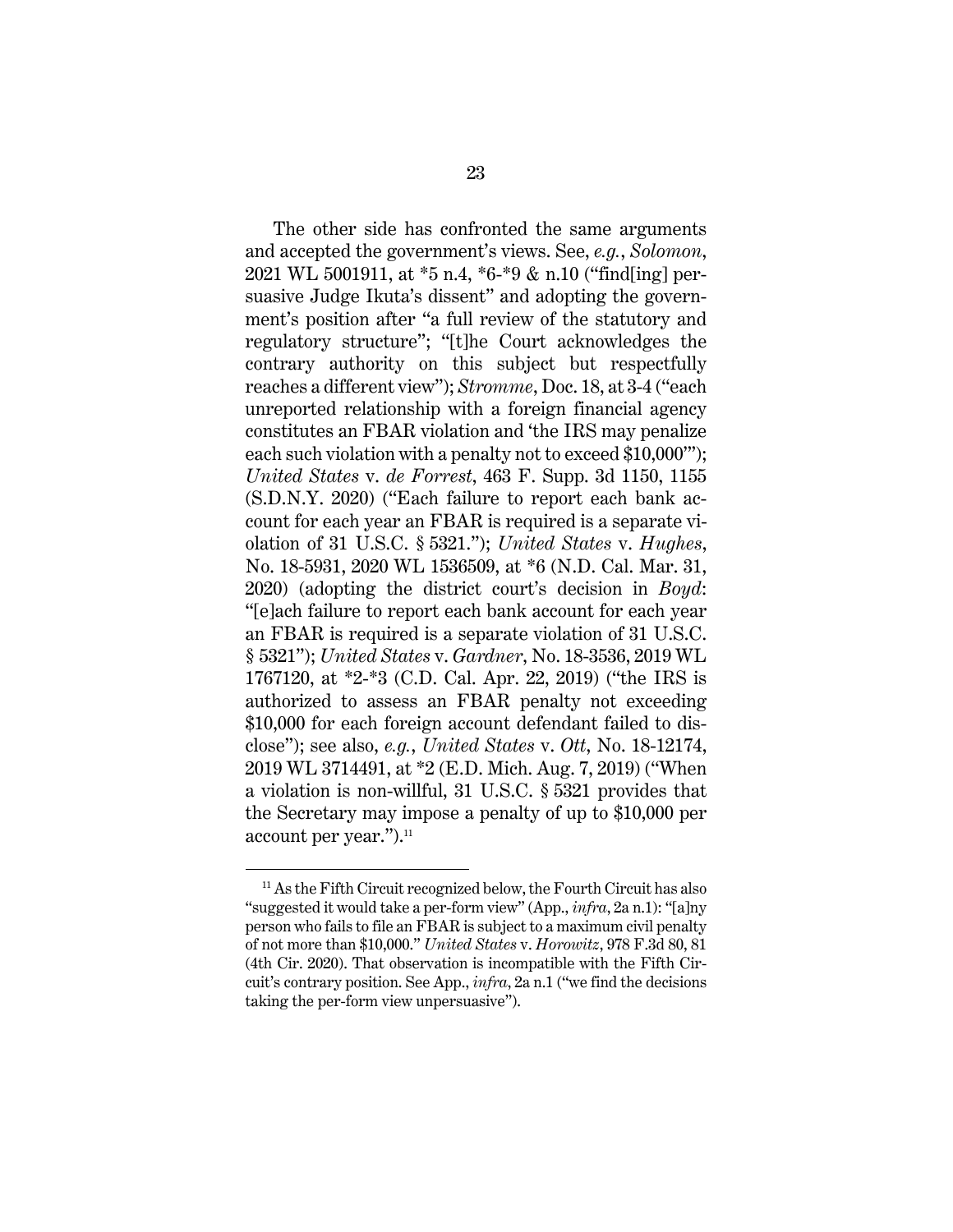This wide disconnect underscores the deep confusion this issue has generated, and the obvious need for this Court's urgent intervention.

\* \* \*

This entrenched conflict calls out for immediate review. The arguments have been fully ventilated. The square conflict at the circuit level mirrors the same conflict in the lower courts. There is no point to further percolation. The relevant arguments have been exhaustively examined at the circuit level and vetted at length by multiple district courts—with decisions drawing starkly opposite conclusions after considering the identical arguments. The IRS refuses to back down from its aggressive theory everywhere but the Ninth Circuit—where it has acquiesced after losing in *Boyd*. 12 That eliminates any realistic prospect of this conflict somehow resolving itself (as this issue will not return to the Ninth Circuit even in the improbable event that circuit were willing to reconsider its views).

In the meantime, taxpayers engaged in identical conduct will receive preferred treatment in the nation's largest circuit (the Ninth), staggering penalties in another significant region (the Fifth), and an uncertain outcome everywhere else—skewing agency settlements as the IRS pressures taxpayers with jaw-dropping penalties for nonwillful errors. There is an overriding importance of national consistency as a bedrock of our tax system. That system does not work where penalties turn exclusively on

<sup>12</sup> See Tax Notes, *IRS Following* Boyd *FBAR Interpretation in Ninth Circuit Only* (Feb. 7, 2022) <https://tinyurl.com/tax-notesboyd> ("With two circuits split on whether non-willful foreign bank account reporting penalties apply per account or per form, the IRS is begrudgingly and quietly following the latter interpretation in the Ninth Circuit.").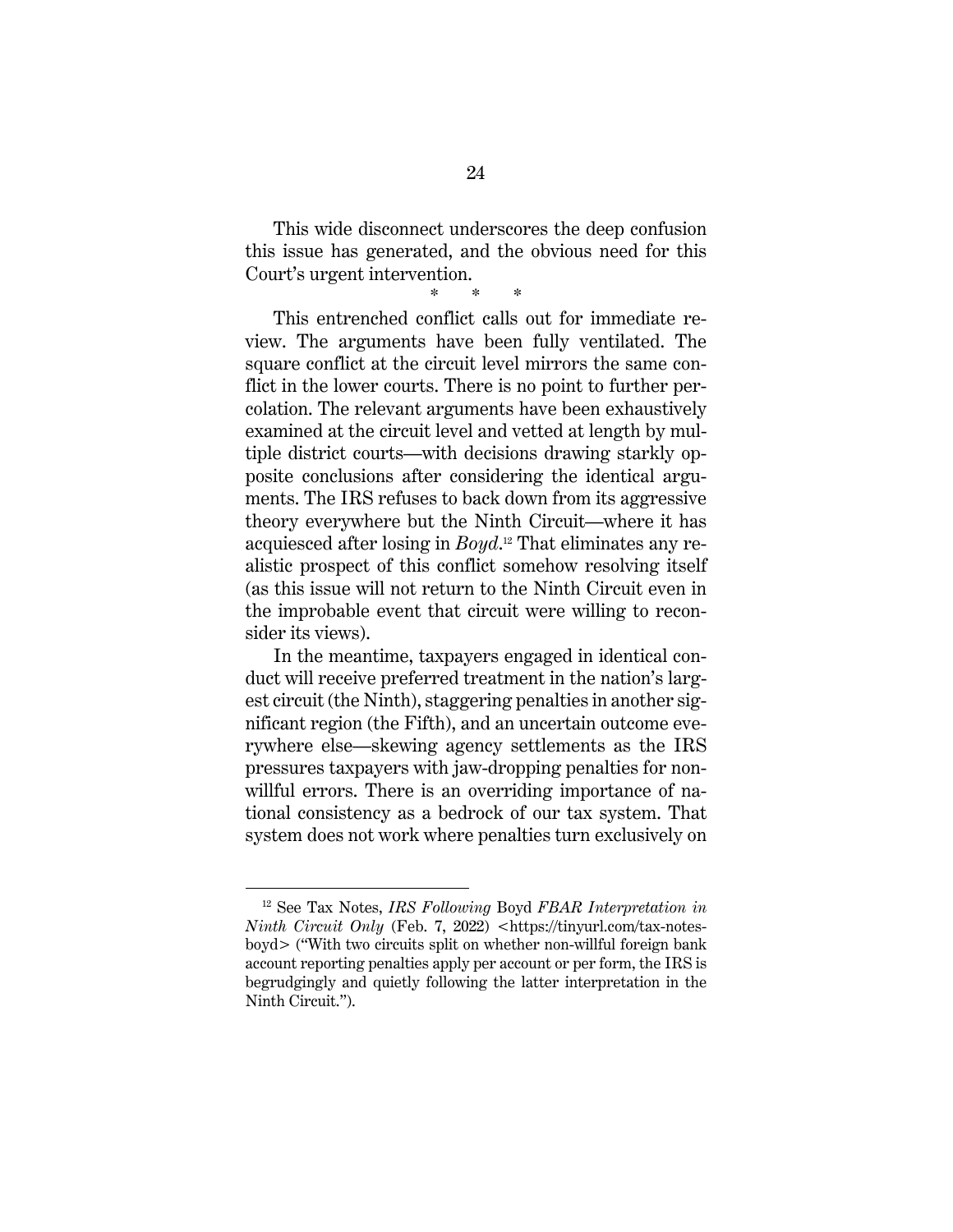whether the IRS can seek enforcement in Texas instead of California.

This Court alone can resolve the embedded conflict on this important question. Immediate review is warranted.

## **B. The Question Presented Is Exceptionally Important And Warrants Review In This Case**

1. The question presented is of obvious legal and practical importance. It presents a clear, entrenched conflict over a significant question with profound real-world stakes. The IRS is applying different rules for identically situated taxpayers nationwide. And it is abusing its extraordinary leverage to pressure taxpayers (under an incorrect legal theory) to pay extreme penalties that far exceed proper statutory bounds. Congress did not add a \$10,000 maximum penalty in 2004 so that non-willful mistakes on a single form could lead to potential seven-figure liability. This issue will continue generating conflicts and uncertainty until this Court provides a definitive answer. Certiorari should be granted.13

a. The sheer number of cases potentially affected by this issue is stunning. The FBAR requirements apply to a broad swath of U.S. "person[s]" and foreign "account[s]"—covering citizens, residents, corporations, partnerships, estates, and trusts, and their interests in checking accounts, savings accounts, brokerage accounts, mutual funds, commodity-futures accounts, and certain life-insurance policies. 31 C.F.R. 1010.350(a), (b). There

<sup>&</sup>lt;sup>13</sup> This Court often grants review in similar cases with comparable splits. See, *e.g.*, *PPL Corp.* v. *Comm'r of Internal Revenue*, 569 U.S. 329, 331, 334 (2013) (1-1 split); *Boeing Co.* v. *United States*, 537 U.S. 437, 440, 445-446 (2003) (1-1 split); *Chickasaw Nation* v. *United States*, 534 U.S. 84, 86-88 (2001) (1-1 split); *United Dominion Indus., Inc.* v. *United States*, 532 U.S. 822, 824, 828-829 (2001) (1-1 split).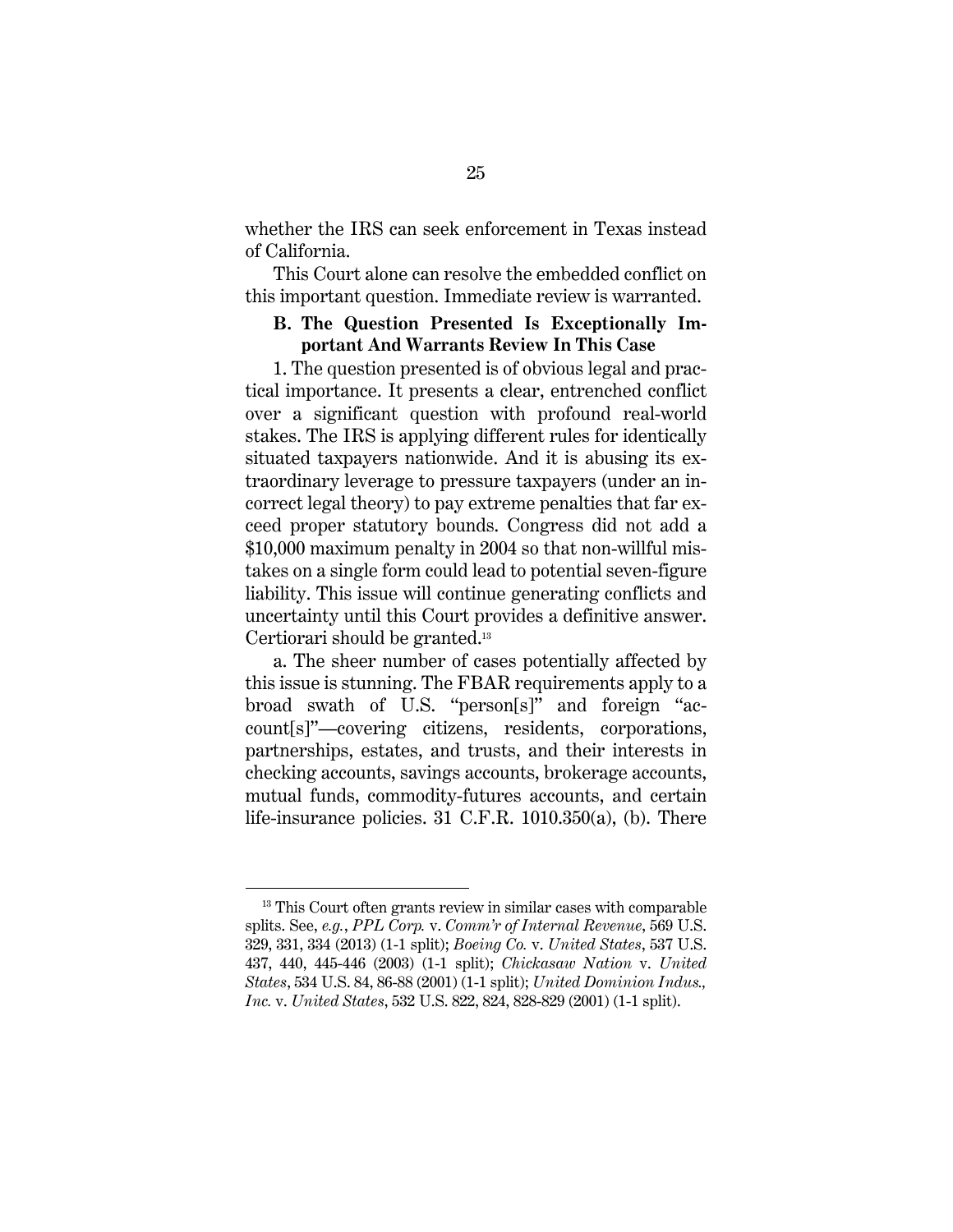are approximately 9 million U.S. citizens living abroad;<sup>14</sup> 2 million current U.S. residents did not live in the country a year ago; 13 million returned within the past 12 years; and 45 million U.S. residents are foreign-born.15 Canada alone is home to about 1 million U.S. citizens.16 And many people have simply never heard of an FBAR. See Michael D. Kummer et al., *The Non-Willful FBAR Per-Account/Per-Form Issue Deserves Closer Scrutiny*, 164 Tax Notes Federal 365, 365 & n.1 (July 15, 2019); Susanne Steel, *Read Jim Flaherty's Letter on Americans in Canada*, Financial Post (Sept. 16, 2011) <https://tinyurl.com/steelfbar>. It is wholly unsurprising that only 1.3 million FBARs were filed in 2019 (*Agency Information Collection Activities*, 85 Fed. Reg. 73130 n.9 (Nov. 16, 2020)), and experts estimate that instances of FBAR non-compliance likely run into the millions.17

It is also predictable that many instances of non-compliance involve multiple accounts. In 2009, 65% of FBARs listed multiple foreign accounts. Niels Johannesen et al., *Taxing Hidden Wealth: The Consequences of US Enforcement Initiatives on Evasive Foreign Accounts*, 12 Am. Econ. J.: Econ. Pol'y 312, 324 (Aug. 2020). Roughly

<sup>14</sup> U.S. Dep't of State, *Consular Affairs by the Numbers* (Jan. 2020) <https://tinyurl.com/csa-by-numbers>; 8.7M Americans Abroad, The Association of Americans Resident Overseas <https://tinyurl.com/aaro-abroad> (last visited Feb. 27, 2022).

<sup>&</sup>lt;sup>15</sup> U.S. Census Bureau, *Table DP02* (2019 data) <https://tinyurl.com/census-dp02>.

<sup>16</sup> David Jacobson et al., *A Million Votes, Here*, The Globe and Mail (July 4, 2016) <https://tinyurl.com/jacobson-million-votes>; Rettig, *supra*, at 38.

<sup>17</sup> See Charles P. Rettig, *Why the Ongoing Problem with FBAR Compliance?*, J. Tax Prac. & Proc., Aug.-Sept. 2016 at 37; National Taxpayer Advocate, *2012 Annual Report to Congress* 141-42 (Dec. 31, 2012) <https://tinyurl.com/TPA-2012-Report>.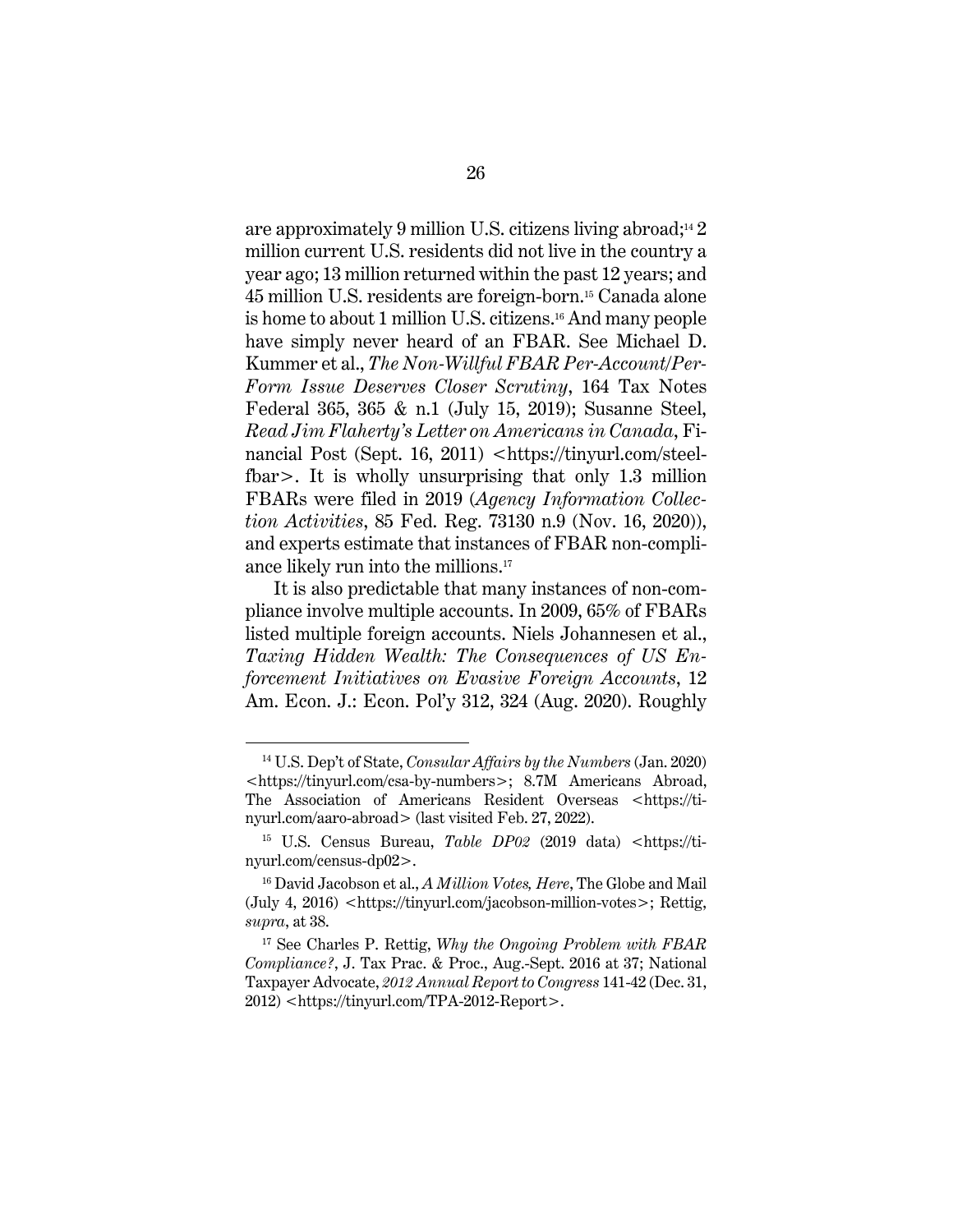900,000 FBARs listed more than 9.5 million total accounts in 2013, averaging more than 10 accounts per FBAR. *Amendment to the Bank Secrecy Act Regulations—Reports of Foreign Financial Accounts*, 81 Fed. Reg. 12617 & n.26 (Mar. 10, 2016); Rettig, *supra*, at 37. And, of course, the very fact that the FBAR regulations have a special rule for filers with 25+ accounts confirms the issue's frequent recurrence. See 31 C.F.R. 1010.350(g)(1)-(2).

There is no basis for leaving an issue with such a broad sweep to the happenstance of where an enforcement suit might ultimately be brought; the IRS—and taxpayers and their advisors—should have clear rules to resolve nonwillful mistakes in this important context. See, *e.g.*, Golding & Golding, *FBAR Penalty Rulings Diverge in Boyd & Bittner* <https://tinyurl.com/hg-boyd-bittner> ("split circuits on FBAR can be dangerous"; "depending on which circuit the taxpayer is in, it can significantly impact the outcome of a non-willful FBAR case").

b. A clear answer is especially important in light of the relevant dynamics. The system is skewed toward resolution at the agency level. Penalties (as here) can be significant, but the amounts will not always justify full-blown litigation—with clients surviving the internal agency process and fighting the government in court. And threats of late-payment penalties and interest further reduce the average taxpayer's incentive and ability to protect their rights via extended litigation. This often will lead to taxpayers capitulating to the IRS via settlement or simply failing to contest the government's demands. See, *e.g.*, *Gardner*, 2019 WL 1767120, at \*1 (default judgment over \$100,000 penalty); *Stromme*, Doc. 18, at 4 (default judgment over \$189,554.47 "civil FBAR penalties," "interest," and "statutory additions").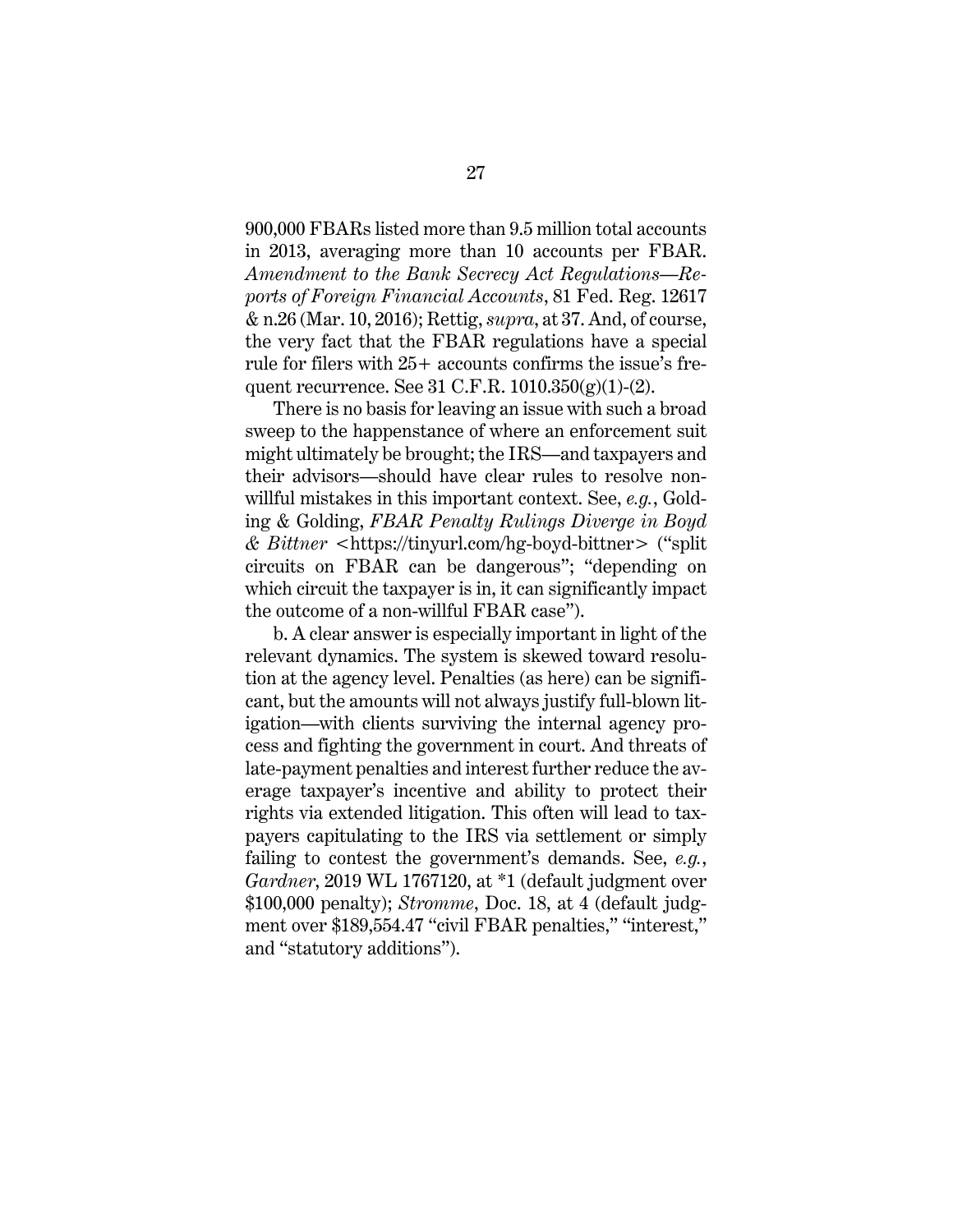Until this issue is resolved, the IRS has made perfectly clear that it intends to pursue its aggressive theory in jurisdictions outside the Ninth Circuit. See, *e.g.*, Tax Notes, *supra*. That position creates significant and unfair leverage over taxpayers (who might be facing a substantial multiple of Section 5321's statutory maximum), and unduly permits the government to set excessive penalties notwithstanding the palpable legal uncertainty over the correctness of its position. This Court's urgent guidance is needed to resolve this critical baseline issue.

c. Review is also essential to restore Congress's checks on agency overreach and abuse. The IRS still insists on asserting a breathtaking expansion of Section 5321's statutory cap despite losing before multiple courts and failing to identify any clear statutory authority for its position. And the only legislative directive here cuts exactly the other way. Non-willful violations were not even *subject to punishment* until 2004. The new \$10,000 cap is a significant change and a serious penalty. It is astounding to think that Congress intended to characterize a single reporting failure as potentially *dozens* of independent statutory violations—leading to possible six- and seven-figure penalties (not \$10,000) in cases where a taxpayer merely failed to file a single report without any other wrongdoing.

The Fifth Circuit's holding dramatically expands agency power. It authorizes penalties in non-willful cases that might readily exceed those in cases involving willful misconduct. See, *e.g.*, *Kaufman*, 2021 WL 83478, at \*10. It offers staggering punishments (\$2.7 million versus \$50,000) that are poorly calibrated to deter violations or achieve compliance among a class generally unaware of basic FBAR rules in the first place.

In short, if Congress truly wished to impose massive penalties for non-willful conduct, one would expect Con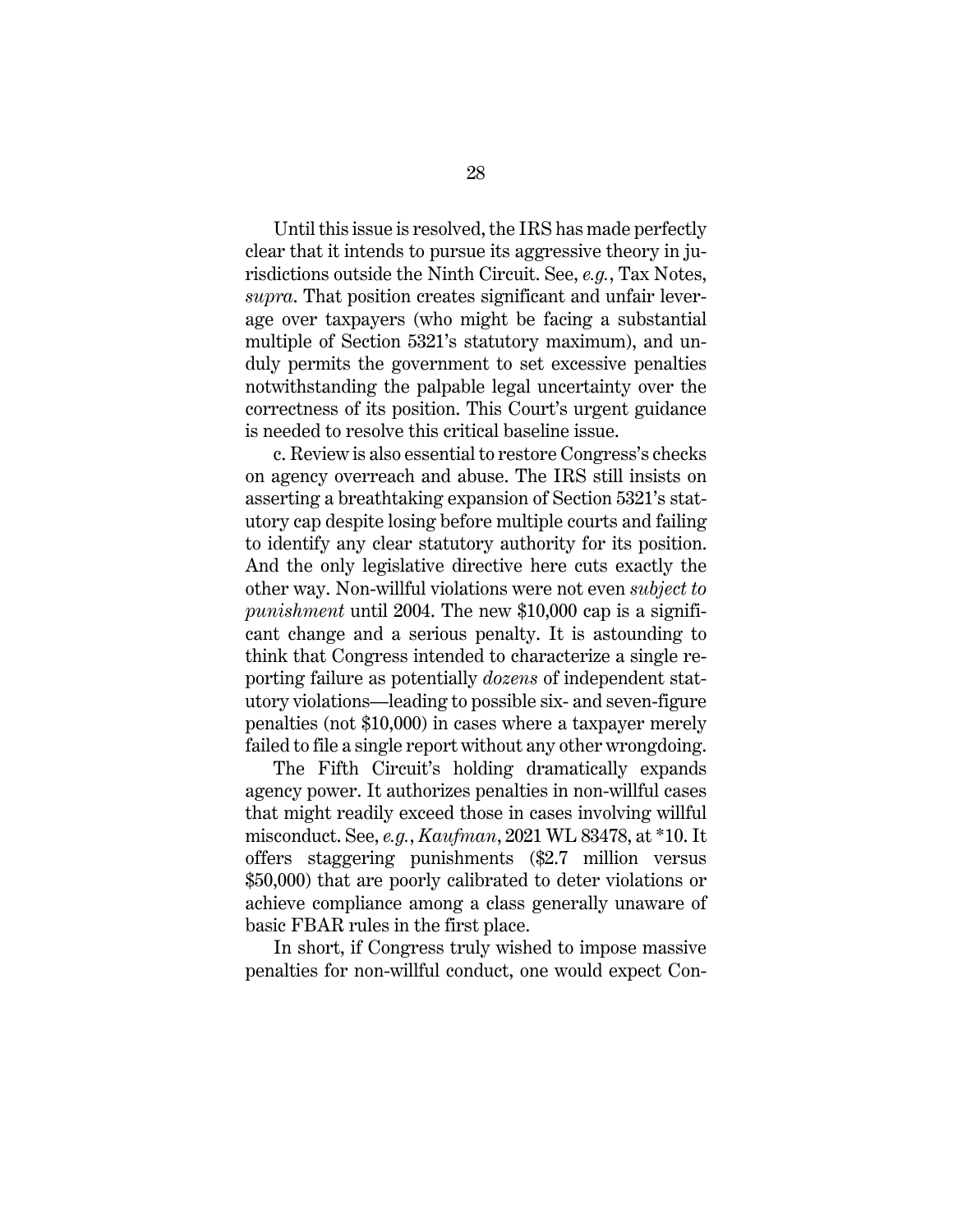gress to have spoken far more clearly than this. The correct disposition of this issue is essential to cabin the IRS to the penalty scheme authorized by Congress.

2. This case is an optimal vehicle for deciding this important question. The dispute turns on a pure question of law. It was squarely raised and resolved at each stage below, and both courts thoroughly addressed the question and treated it as dispositive. Nor is there any doubt that this issue was outcome-determinative. The district court applied the per-form standard adopted by the Ninth Circuit majority and petitioner won; the Fifth Circuit applied the opposite standard from the Ninth Circuit dissent and petitioner lost. The stark division over this fundamental legal issue drives the decision.

Nor are there any factual or procedural obstacles to resolving the question presented. The case was resolved on cross-motions for summary judgment. The relevant facts are undisputed and directly implicate the circuit conflict: It is uncontested that petitioner acted non-willfully, filed an untimely FBAR, and had multiple foreign accounts. Petitioner would have prevailed under the established rule in the Ninth Circuit but instead lost because this case arose in Texas. This clean presentation is the perfect backdrop for deciding this significant statutory question.